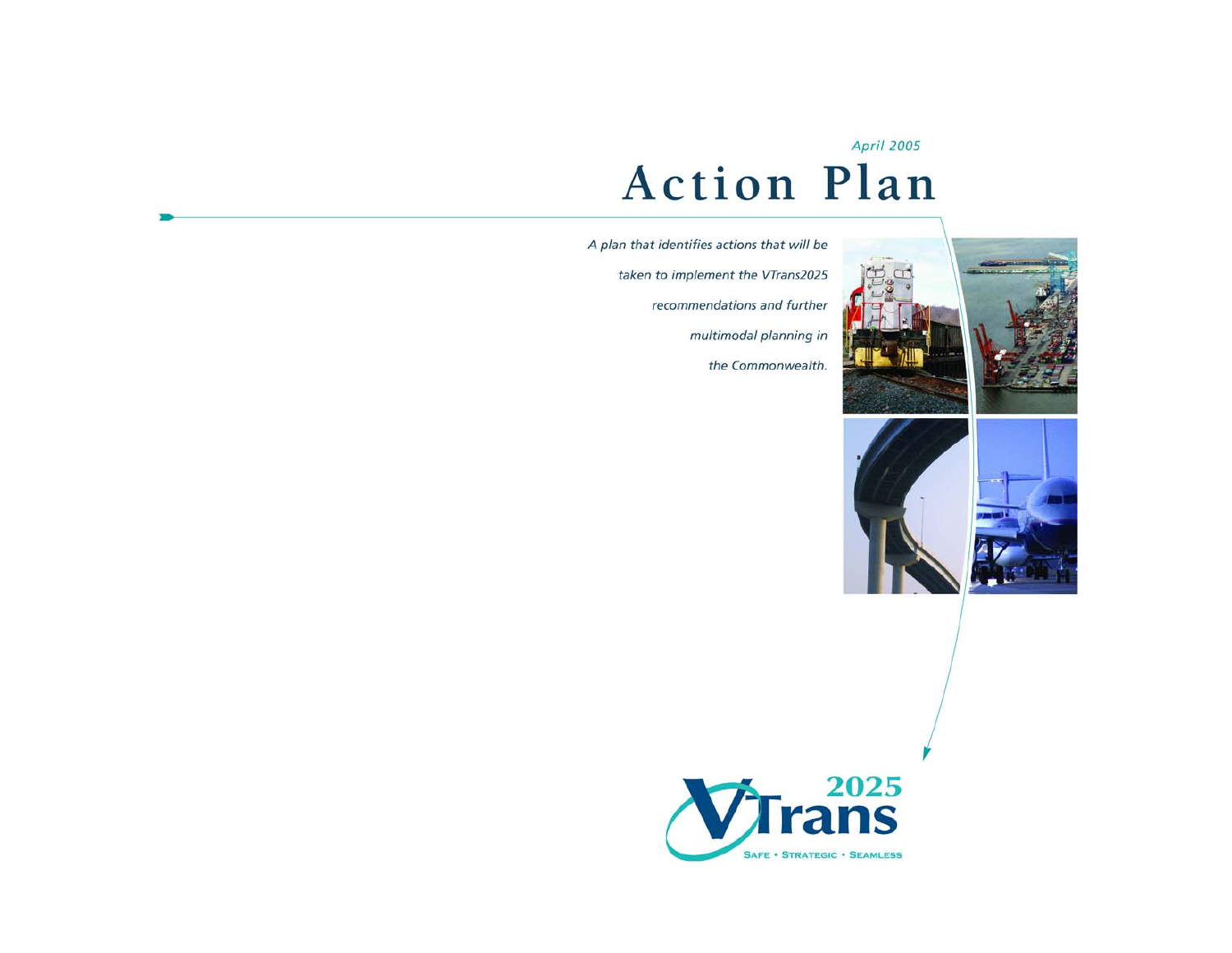#### **Ralph Davis Deputy Secretary of Transportation**

#### **VTrans2025 Technical Committee:**

**Mary Lynn Tischer Chair, Director of Multimodal Office Cliff Burnette Department of Aviation Rusty Harrington Department of Aviation Scott Denny Department of Aviation Jeff Florin Virginia Port Authority George Conner Department of Rail and Public Transportation Bill LaBaugh Department of Rail and Public Transportation Ranjeet Rathore Department of Rail and Public Transportation Alan Tobias Department of Rail and Public Transportation Gus Robey Department of Rail and Public Transportation Marsha Fiol Virginia Department of Transportation Katherine Graham Virginia Department of Transportation Ben Mannell Virginia Department of Transportation Kimberly Spence Virginia Department of Transportation Harrison Rue Virginia Association of Planning District Commissions Jim Lambert Virginia Transportation Research Center, University of Virginia Ken Myers Federal Highway Administration, Virginia Division**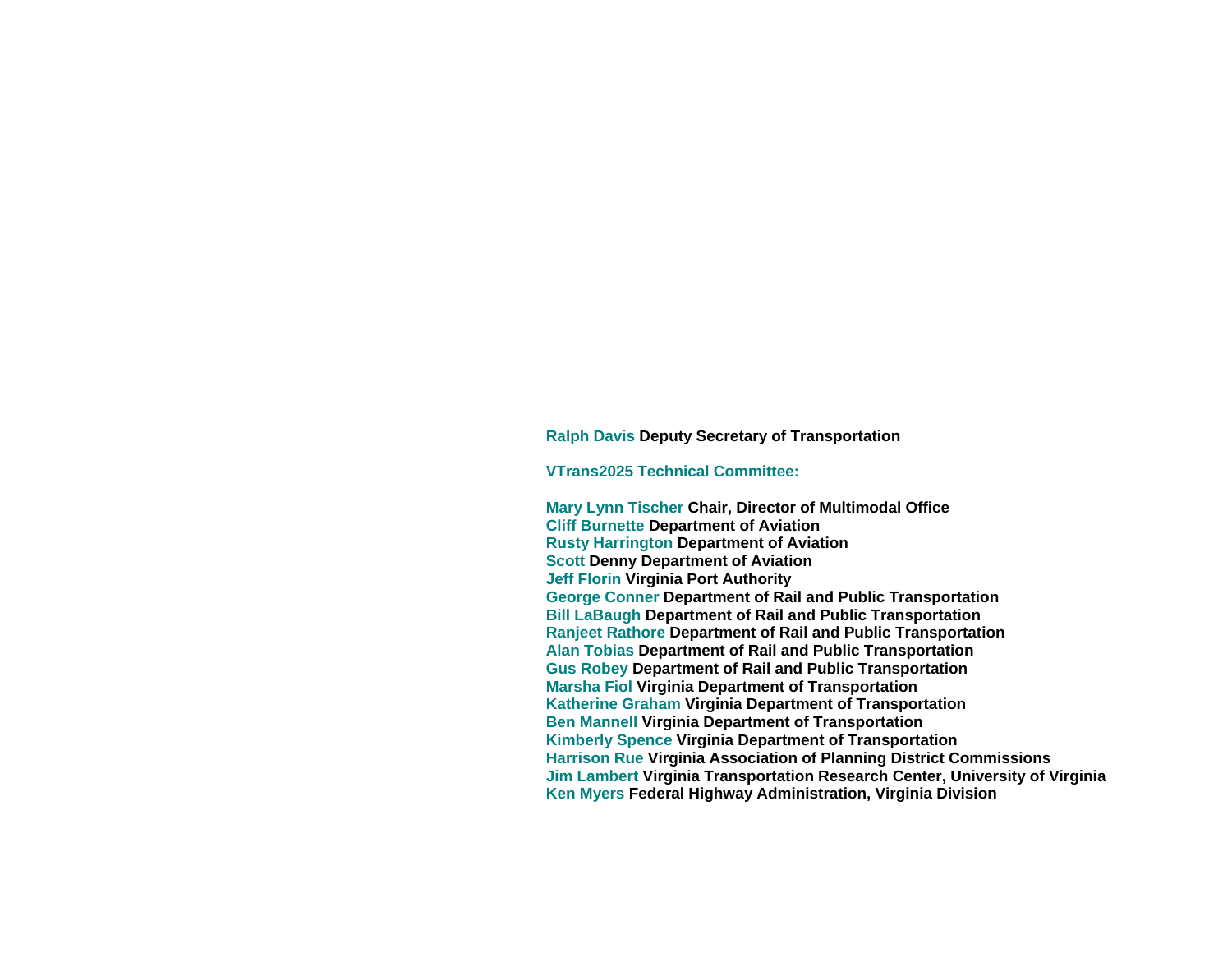# **Table of Contents**

| Actions to Implement VTrans2025 Policy Committee Recommendations  5 |  |
|---------------------------------------------------------------------|--|
|                                                                     |  |
|                                                                     |  |
|                                                                     |  |
|                                                                     |  |
|                                                                     |  |
|                                                                     |  |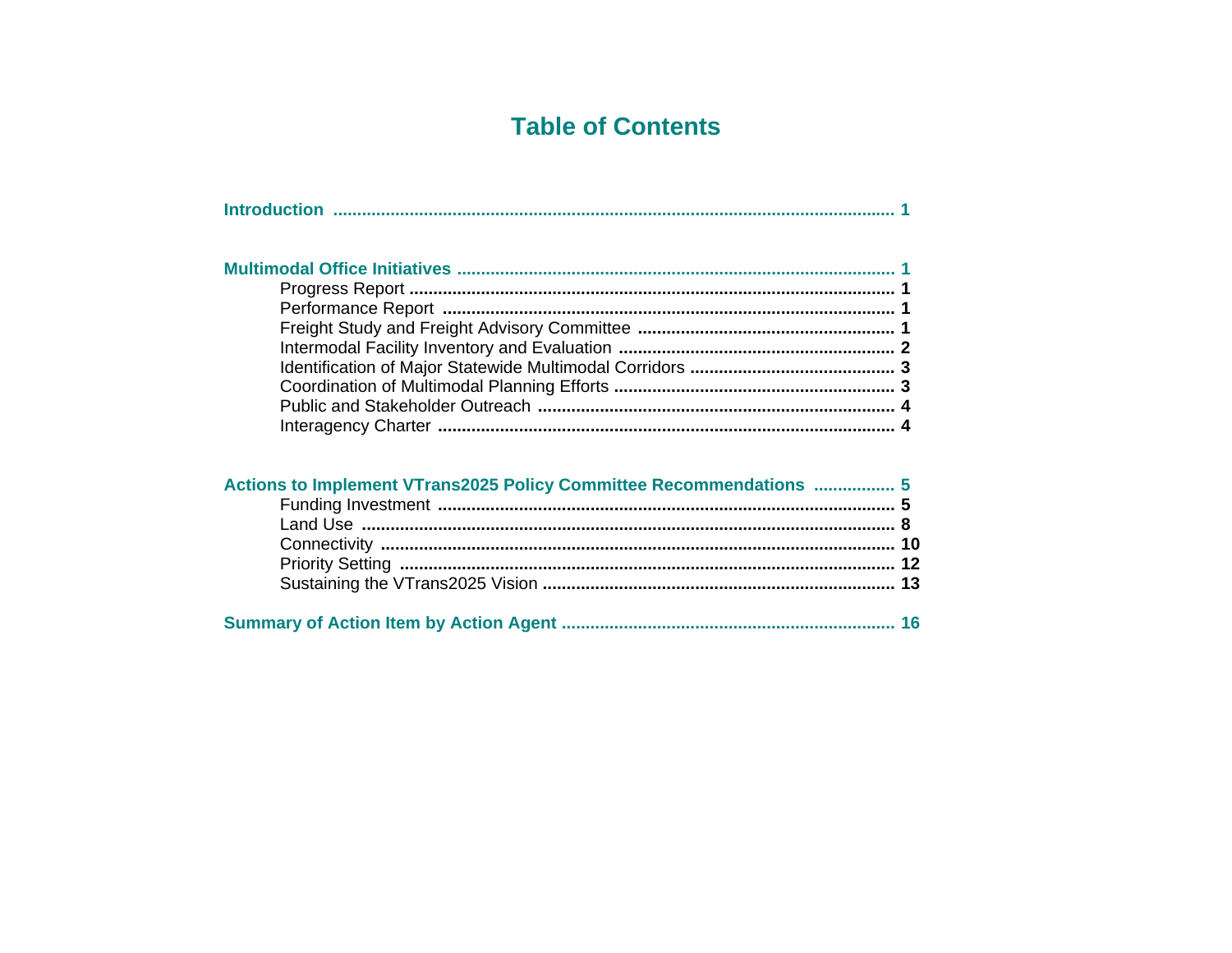### **Virginians envision a multimodal transportation system that is safe, strategic and seamless, where**

- Travel for people and goods is safe and uninterrupted
- Transportation improvements protect the environment and the quality of life in Virginia's communities while enhancing economic opportunity
- Transportation improvements respect and reflect the varied needs of Virginia's diverse communities and regions
- Investments in transportation are adequate to meet current and future needs
- Transportation decisions are guided by sustained, informed involvement of Virginia's community leaders and citizens
- Full accountability and enduring trust is the hallmark of transportation planning and investment decisions throughout the Commonwealth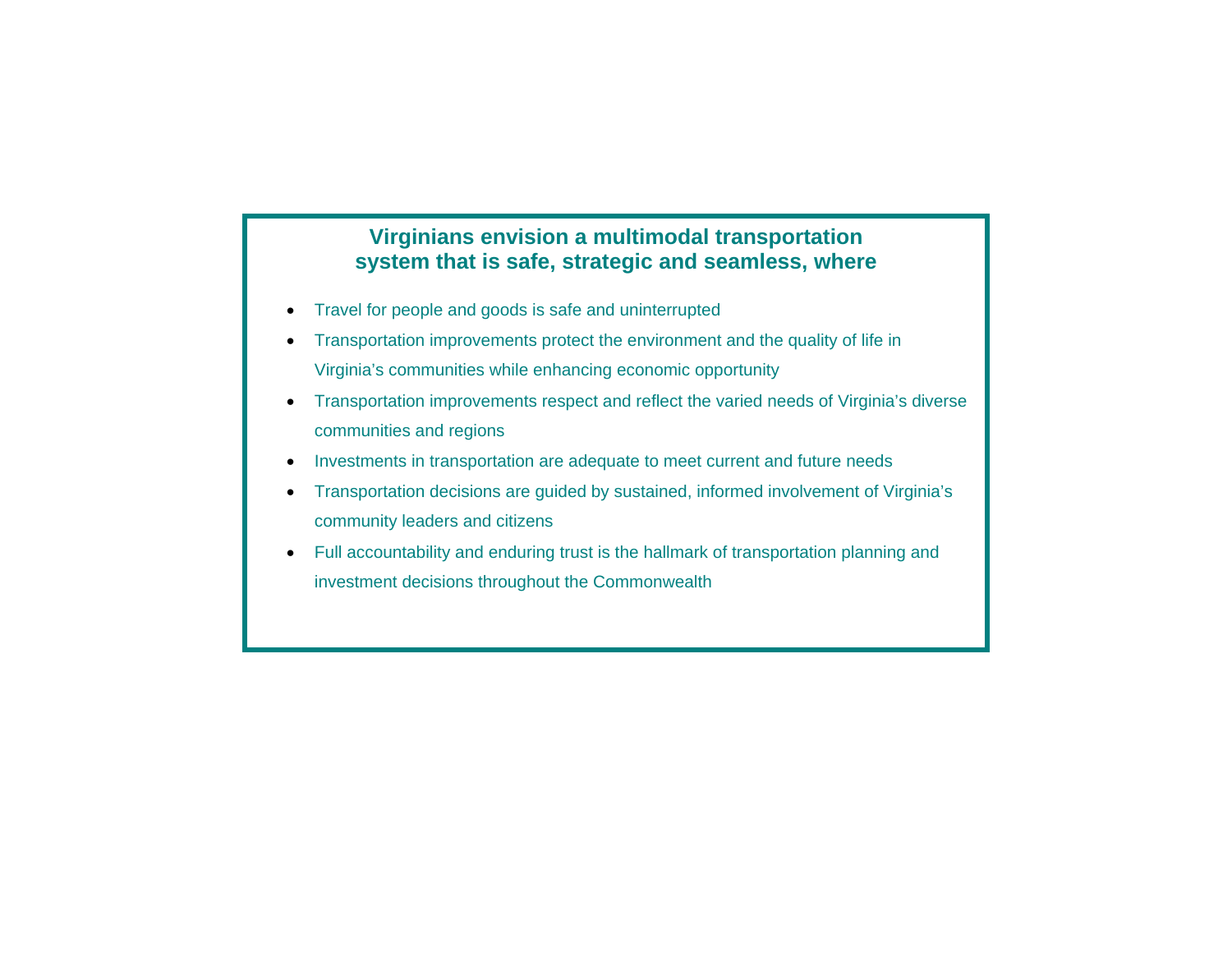### **Introduction**

The VTrans2025 final report identified 21 policy recommendations in the areas of funding and investment, land use, connectivity, priority setting, and sustaining the VTrans2025 vision. This report is aimed at identifying actions that will be taken to implement the recommendations and otherwise further multimodal planning in the Commonwealth. First, action items that represent major initiatives of the Multimodal Office are identified and discussed. Next, actions that implement the 21 policy recommendations are identified. Implementation of these will ensure the success of the plan and realization of the VTrans2025 goal of a safe, strategic, and seamless transportation system.

### **Multimodal Office Initiatives**

### **Progress Report** *Timeframe: Underway, complete by December 2005*

The Virginia General Assembly approved an amendment to the state budget bill that directs the Secretary of Transportation to report to the Governor and the Chairmen of the Senate Finance and Transportation Committees and the House Appropriation and Transportation Committees by December 1, 2005 on the status of implementing the recommendations in VTrans2025. The following section of this Action Plan identifies numerous action items associated with the VTrans2025 Policy Committee's 21 recommendations, and identifies both a Responsible Party and Action Agent for each. A Progress Report will be developed to report the status of these action items.

### **Performance Report**  *Timeframe: Initiate in mid-term, complete within 2 years*

VTrans2025 is the blueprint for shaping Virginia's transportation future and outlines a vision for transportation in the Commonwealth. In order to ensure accountability and continued progress towards achieving the VTrans2025 vision, the performance of the entire transportation system must be monitored. Performance-based transportation planning will require development of multimodal performance measures and evaluation of the transportation system against these measures. The Performance Report will identify these multimodal performance measures, which will be tied to the VTrans2025 goals of safety and security; preservation and management; mobility, accessibility, and connectivity; economic vitality; quality of life and environmental stewardship; and fiscal responsibility. The performance of the entire transportation system will be evaluated relative to these measures and a Performance Report will be published on a periodic basis. Development of the first Performance Report will begin after finalization of performance measures and identification of data sources and availability.

### **Freight Study and Freight Advisory Committee**  *Timeframe: Underway, complete within 3-4 years*

Virginia's location on the Eastern Seaboard makes it an ideal base from which to serve consumer and industrial markets of the densely populated Northern and Eastern urban centers, the Midwest, and the expanding markets of the Southeast. Virginia is strategically located along the Interstate 95, Interstate 64, and Interstate 81 corridors and is served by an extensive rail network. The Port of Virginia is one of the largest and most successful on the East Coast. For Virginia to remain competitive in attracting new business interests and to continue to grow economically, its transportation network must facilitate the rapid and efficient movement of raw materials and finished products. The movement of goods is also an important federal priority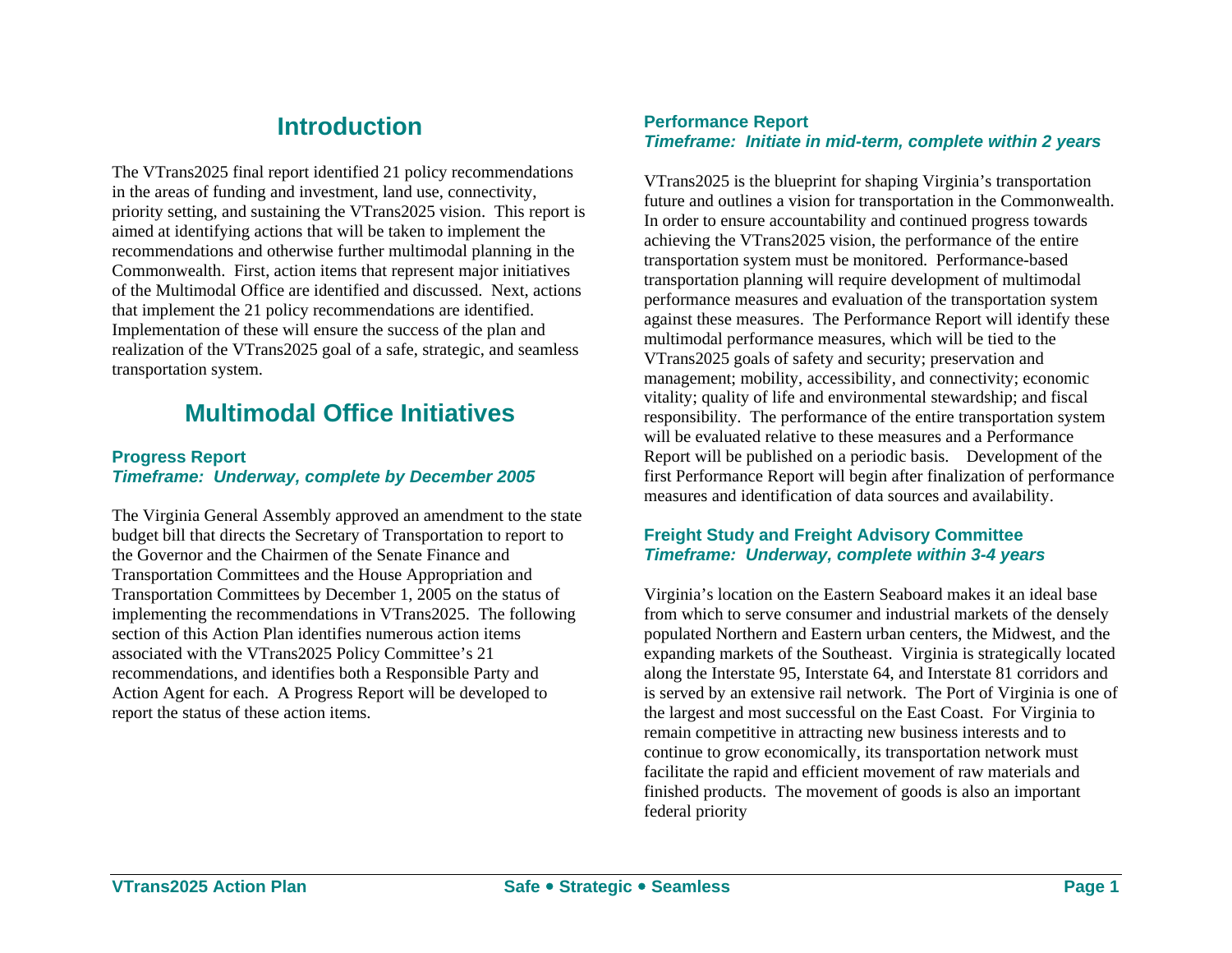### **Multimodal Office Initiatives**

where reauthorization proposals indicate increased emphasis on freight planning and freight data.

There has never been a coordinated review and assessment of the Commonwealth's freight infrastructure and needs. A statewide freight study is needed to identify freight-related infrastructure, to forecast traffic to identify future needs, and to provide recommendations for state planning and programming policies. Further, integrating current data sources into a geographical information system would facilitate data analysis and presentation. Detailed corridor, intermodal, and facility-based studies are also needed to help identify freight-related transportation needs.

The Multimodal Office will facilitate coordination of the joint planning effort of the four modal agencies – Department of Transportation, Department of Aviation, Virginia Port Authority, and Department of Rail and Public Transportation. Initial products of the study include a review of commodity flows and integration of existing data into a geographic information system. Subsequent products will include the identification of freight-related transportation needs and recommendations for policy and organizational changes to facilitate freight planning in Virginia. The results from the study will assist decision-makers in determining allocations of the Rail Enhancement and Transportation Trust Funds. This study will be initiated within a year and completed over several years in multiple phases.

A multimodal freight advisory committee comprised of private and public sector stakeholders will be established to provide input and feedback on the statewide freight study and make recommendations to the Secretary of Transportation on transportation issues and concerns related to the movement of freight in the Commonwealth.

#### **Intermodal Facility Inventory and Evaluation**  *Timeframe: Initiate in mid-term, complete within 2 years*

Ideally, transportation networks should function as webs – interconnected and seamless. Transportation modes are interrelated and problems in one spill over into another mode. A single inadequate connection in the transportation system can reduce the efficiency of the overall system. Most freight is transferred to trucks for final delivery, making the planning of connections between highways and other modes critical to eliminating intermodal bottlenecks. Addressing passenger movement from an intermodal perspective will help ensure convenient access to all modes. Numerous intermodal facilities in Virginia provide critical connections for people and goods. The Virginia Inland Port extends the reach of the Virginia Port Authority's marine terminals 220 miles inland to the Shenandoah Valley and serves as an intermodal collection point for cargo from West Virginia, Ohio, Pennsylvania, Northern Virginia, and elsewhere. Main Street Station in Richmond is a multimodal transportation center that will provide access to passenger rail, commercial bus, public transit airport shuttles, and taxi services all at one centralized location in the heart of downtown.

There has never been a comprehensive inventory and assessment of the state's intermodal facilities. The Multimodal Office will oversee a coordinated effort among the four modal agencies to develop an inventory of intermodal facilities that are of statewide interest. It will identify critical access points, including current and potential future bottlenecks, and assess the condition and functionality of these facilities in order to make recommendations to the Commonwealth Transportation Board.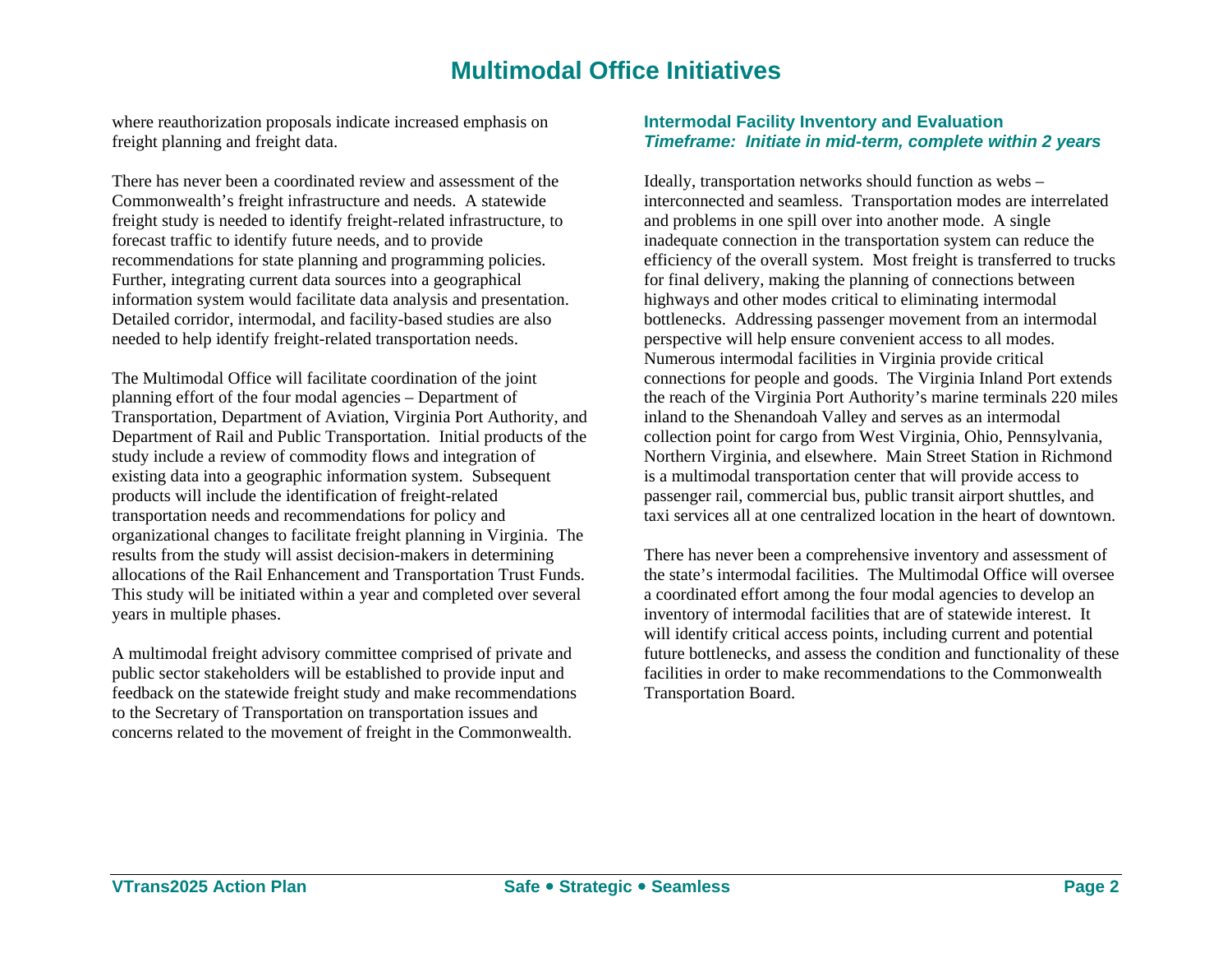### **Multimodal Office Initiatives**

### **Identification of Major Statewide Multimodal Corridors**  *Timeframe: Underway, complete within 1 year*

Everyday, more than 200 million vehicle miles of travel occur on Virginia's roads. On a typical workday, more than 2 million passenger miles are traveled aboard vans, buses or rail transit vehicles operated by Virginia's public transportation systems. Many millions more are going to and from work in private carpools and vanpools. In 2002, more than 19 million people boarded aircraft at Virginia's nine commercial airports. More than 12 million tons of general cargo were handled by the Virginia Port Authority's marine terminals and more than 176 million tons of freight were hauled over Virginia's railroads.

Significant demands are placed on the Commonwealth's transportation system, and it is important to understand the nature of these demands and how they relate to the vision for the transportation system. Identification of the state's major travel corridors and their role within the overall transportation system is the first step in ensuring they can be adequately maintained.

The state's significant multimodal travel corridors, and appropriate objectives for each of them, will be identified in coordination with regional planning bodies. These strategic corridors cross many regions of Virginia and jurisdictional lines. Reaching consensus on the appropriate role and long-range objectives for these corridors will facilitate continuity for planning among the various modal agencies and planning jurisdictions, lead to a more effective use of resources, and result in a more efficient transportation system. Improvements on statewide multimodal corridors will be given increased consideration in modal prioritization systems. Upon completion, the statewide multimodal corridors will be presented to the modal boards for endorsement as a framework for planning and prioritizing multimodal projects at the state level. Work on this initiative began during the development of VTrans2025 and is still underway. The process will continue to evolve and develop.

### **Coordination of Multimodal Planning Efforts**  *Timeframe: Ongoing*

Transportation planning in Virginia is largely a bottom-up process. At the local level, transportation planning is carried out by counties, cities, and towns as well as transportation owners and operators. At the regional level, transportation planning is conducted by the state's Planning District Commissions and Metropolitan Planning Organizations with their federal, state, and local transportation agency partners. Finally, at the state level, the Virginia Department of Transportation, Department of Rail and Public Transportation, Department of Aviation, and Port Authority conduct transportation planning with their federal, regional, and local transportation agency partners. The public and other stakeholders are also active participants in all levels of the transportation planning process.

Progress to coordinate planning across all modes and levels was made in 2002 when the General Assembly approved and the Governor signed legislation to create an Intermodal Office. Further progress was made this spring when the Secretary of Transportation and VDOT Commissioner signed a charter to create a Multimodal Office within VDOT to satisfy the statutory requirement and institutionalize multimodal planning. The Multimodal Office will provide a forum for multimodal transportation decision-making and a context for multimodal planning where the needs of each region and the interests of the state are addressed. Efforts to improve coordination on multimodal issues began with development of VTrans2025 and will continue throughout the implementation phase.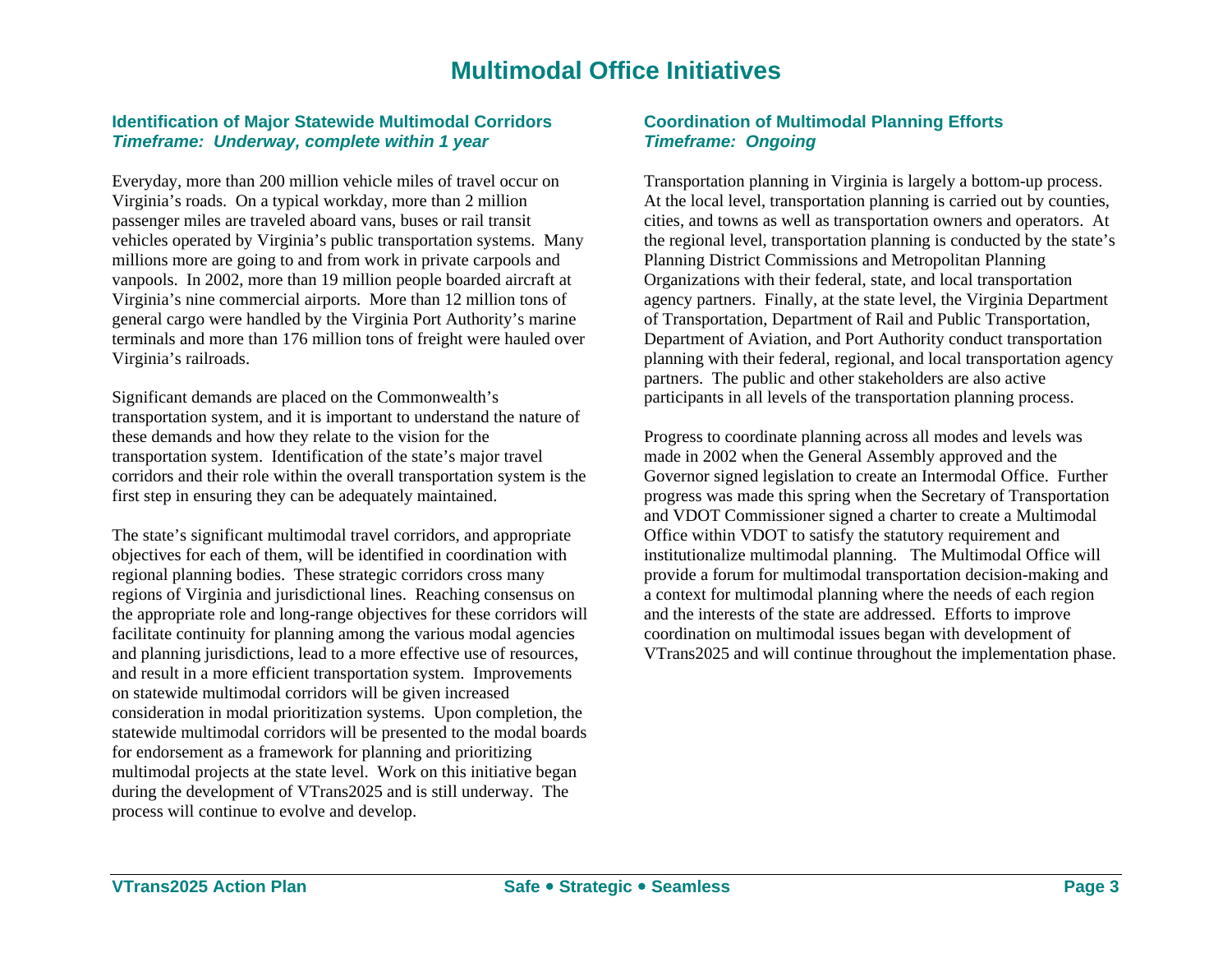### **Multimodal Office Initiatives**

#### **Public and Stakeholder Outreach** *Timeframe: Ongoing*

Thousands of Virginians participated in the numerous outreach efforts associated with the development of VTrans2025. The plan is the result of their input and it will be important to keep these individuals and the public informed and involved as work is underway to implement the multimodal long-range plan. Throughout this report, numerous items are identified to maintain communication and encourage feedback, including a periodic newsletter and the VTrans2025 web page (*www.vtrans.org*). Efforts will be undertaken to ensure that the transportation decision-making process is transparent and responsive to the public and other stakeholders. Increased coordination with citizen and stakeholder groups will be an ongoing priority and the major initiatives of the Multimodal Office described in this Action Plan will have appropriate outreach components.

#### **Interagency Charter**  *Timeframe: Underway*

While the development of VTrans2025 enhanced relationships among Virginia's four modal agencies, there is no formal mechanism to continue the joint statewide multimodal planning effort. The Policy Committee recognized this fact and recommended that the four modal agency directors take responsibility for continuing the statewide multimodal planning effort and dedicate staff and resources to accomplish it.

Interagency coordination will be formalized through a charter that will include commitments from each agency to provide staff and resources to the multimodal planning effort; integrate the VTrans2025 vision, goals, strategies, and recommendations into each department's strategic plans and long-range transportation plans; and appoint staff to a technical support committee.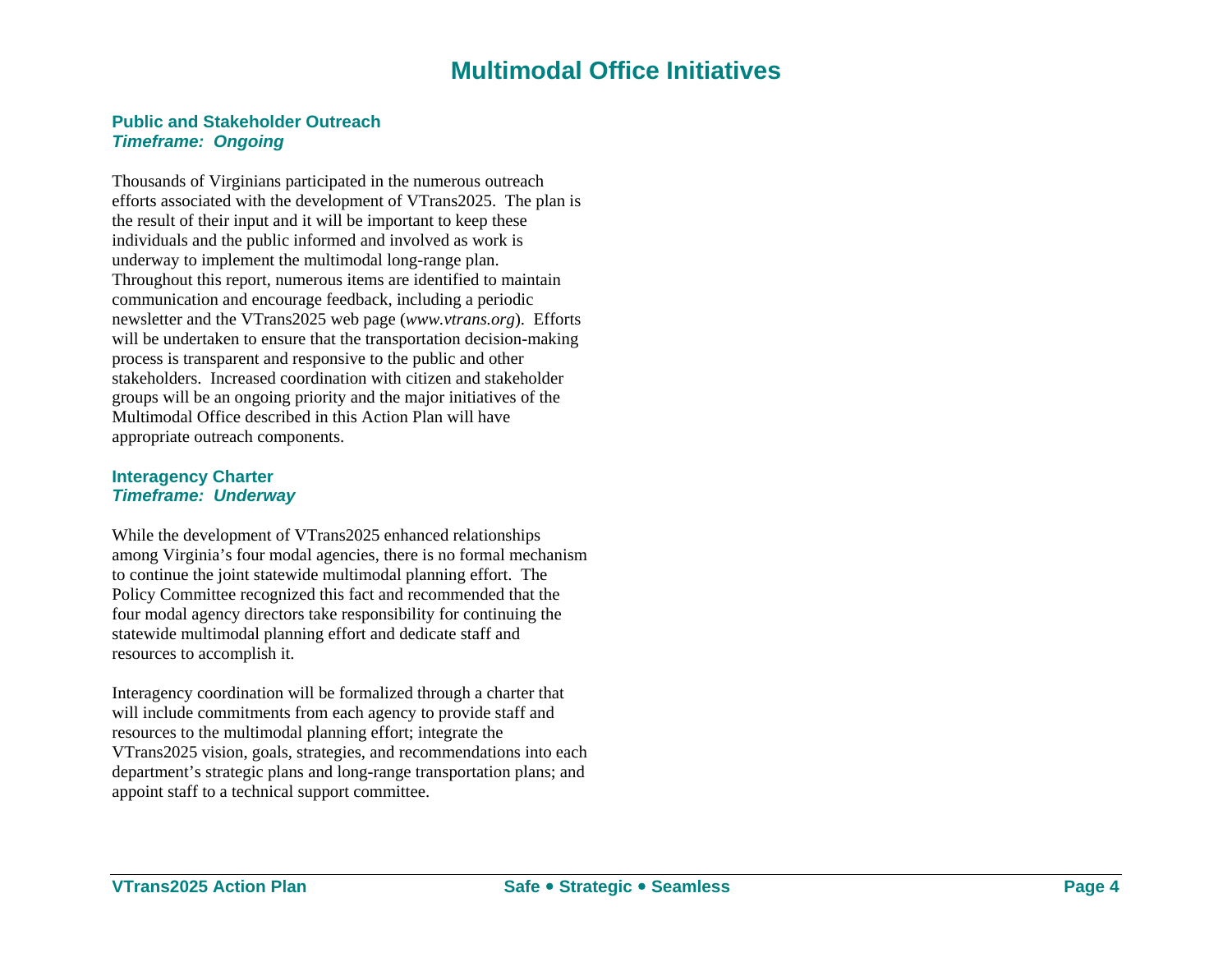The previous pages highlighted major initiatives of the Multimodal Office. The following table provides a brief discussion of the policy recommendation categories – funding/investment, land use, connectivity, priority setting, and sustaining the VTrans2025 vision. Specific action items are identified to implement each of the Policy Committee's 21 recommendations. The major initiatives of the Multimodal Office are denoted in italics in the table. This list of action items will continue to evolve and will be reviewed and revised as circumstances change, more information becomes available, or key decision points are reached.

| <b>ISSUES</b>                                                                                                                                                                                                                                                                                                                                                                                                                                                                                                                                                                                                                  | <b>POLICY COMMITTEE</b>                                                                                                                                                                                                                                                                                                                                                                                                                                                                                                                                                                                                       | <b>ACTION ITEMS**</b>                                                                                                                                                                                                                                                                                                                                    |
|--------------------------------------------------------------------------------------------------------------------------------------------------------------------------------------------------------------------------------------------------------------------------------------------------------------------------------------------------------------------------------------------------------------------------------------------------------------------------------------------------------------------------------------------------------------------------------------------------------------------------------|-------------------------------------------------------------------------------------------------------------------------------------------------------------------------------------------------------------------------------------------------------------------------------------------------------------------------------------------------------------------------------------------------------------------------------------------------------------------------------------------------------------------------------------------------------------------------------------------------------------------------------|----------------------------------------------------------------------------------------------------------------------------------------------------------------------------------------------------------------------------------------------------------------------------------------------------------------------------------------------------------|
|                                                                                                                                                                                                                                                                                                                                                                                                                                                                                                                                                                                                                                | <b>RECOMMENDATIONS*</b> (VTrans2025 Final Report)                                                                                                                                                                                                                                                                                                                                                                                                                                                                                                                                                                             |                                                                                                                                                                                                                                                                                                                                                          |
|                                                                                                                                                                                                                                                                                                                                                                                                                                                                                                                                                                                                                                | <b>FUNDING/INVESTMENT</b>                                                                                                                                                                                                                                                                                                                                                                                                                                                                                                                                                                                                     |                                                                                                                                                                                                                                                                                                                                                          |
| <b>Funding Levels</b> The maintenance, operation,<br>and capital needs of all transportation modes in<br>Virginia will approach \$203 billion over the<br>2005-2025 time period, while the best estimate<br>of revenue available will total \$95 billion.<br>Whether and how to close this gap is a<br>fundamental public policy choice that will<br>determine if effective transportation results can<br>be achieved in the $21st$ century. Either the<br>expectations of Virginians must be lowered or<br>funding increased. Doing nothing will only<br>continue the ongoing trend of disinvestment in<br>the entire system. | <b>Recommendation 1</b> Substantially raise state<br>investment in transportation in order to maintain<br>the existing system in good, safe condition and<br>expand capacity to meet growing needs.<br>Continuing to under-invest in transportation will<br>result in worsening congestion, increased travel<br>unreliability, and diminished economic prosperity.<br>User fees and taxes must be increased, new<br>sources of funding, such as indexing fuel taxes to<br>inflation, and greater use of tolling and General<br>Funds must be considered in order to address<br>investment needs and increase system capacity. | 1.1 Evaluate options for increasing<br>transportation revenues and make policy<br>recommendations and legislative<br>decisions. (Governor Mark Warner<br>proposed the Transportation Partnership<br>Act of 2005. The General Assembly<br>subsequently approved HB 1500,<br>providing \$848 million in one-time<br>funding increases for transportation.) |
| <b>Investing in Transit Additional transit</b><br>funding is needed to maintain existing assets and<br>service coverage. Yet, Virginians have indicated<br>they want more choices, more alternatives.<br>Highway congestion is reaching uncomfortable<br>levels in many places in the Commonwealth and<br>providing increased transit, ridesharing, and                                                                                                                                                                                                                                                                        | <b>Action Agent</b> Secretary of Transportation<br><b>Recommendation 2</b> As new revenues become<br>available, state support for public transit should<br>be increased to expand service and provide<br>increased mobility and travel choices.<br><b>Action Agent</b> Secretary of Transportation                                                                                                                                                                                                                                                                                                                            | 2.1 Identify ways to improve coordination<br>among the state, metropolitan planning<br>organizations, and localities regarding<br>transit and reduce the year-to-year<br>uncertainty transit operators face with<br>their budgets. (HB 1500 provides \$75)<br>million for transit capital projects.)                                                     |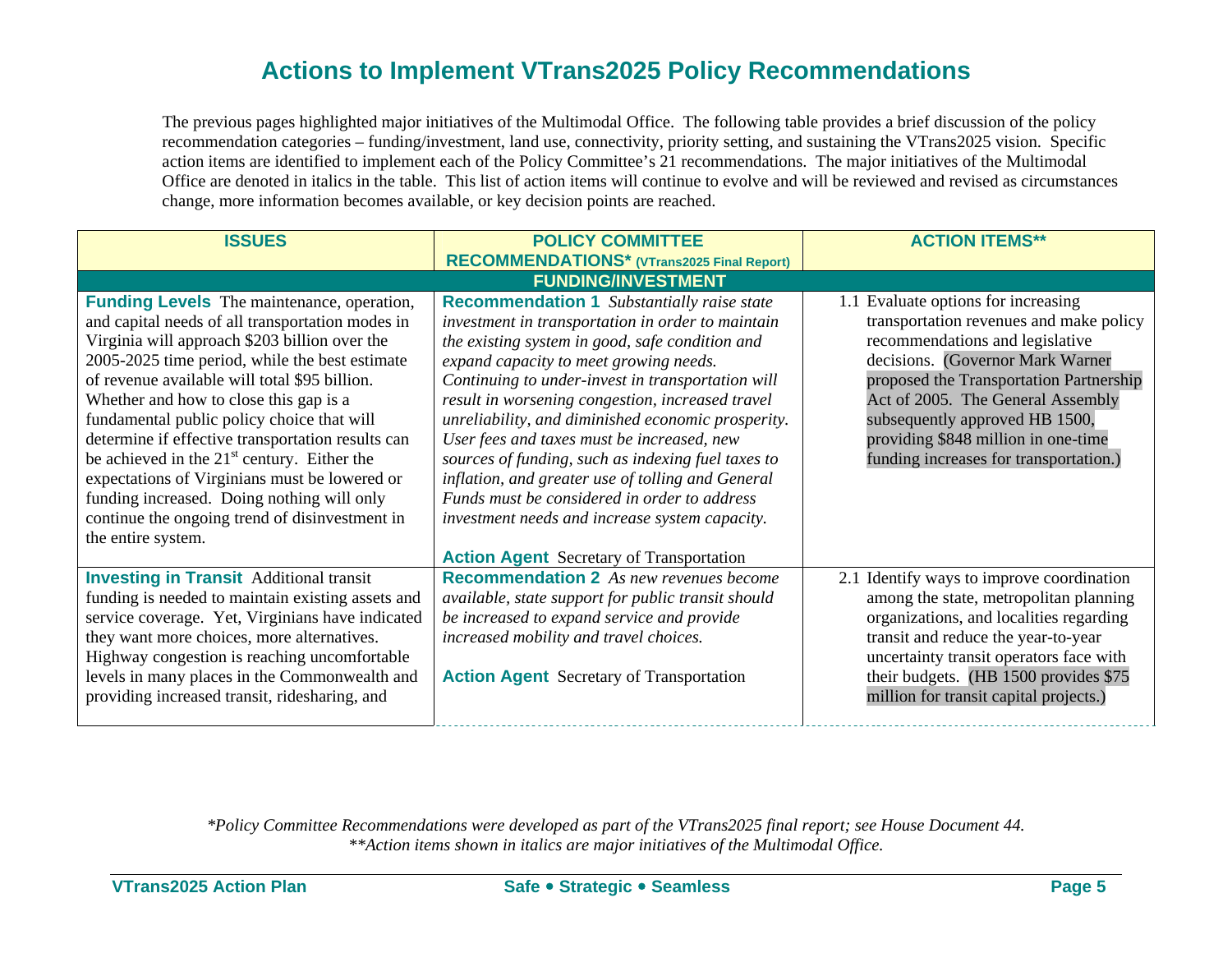| <b>ISSUES</b>                                                                                                                                                                                                                                                                                                                                                                                                                                                                                                                                                                                                                                                                                                                                                                                                                                      | <b>POLICY COMMITTEE</b>                                                                                                                                                                                                                                                                                                                                                                                                                                                                                                                                                                                                                                                                                                                              | <b>ACTION ITEMS**</b>                                                                                                                                                                                                                                                                                                                                                                                                                                                                                                                                                                                                                                                                                                                                                                                                                     |
|----------------------------------------------------------------------------------------------------------------------------------------------------------------------------------------------------------------------------------------------------------------------------------------------------------------------------------------------------------------------------------------------------------------------------------------------------------------------------------------------------------------------------------------------------------------------------------------------------------------------------------------------------------------------------------------------------------------------------------------------------------------------------------------------------------------------------------------------------|------------------------------------------------------------------------------------------------------------------------------------------------------------------------------------------------------------------------------------------------------------------------------------------------------------------------------------------------------------------------------------------------------------------------------------------------------------------------------------------------------------------------------------------------------------------------------------------------------------------------------------------------------------------------------------------------------------------------------------------------------|-------------------------------------------------------------------------------------------------------------------------------------------------------------------------------------------------------------------------------------------------------------------------------------------------------------------------------------------------------------------------------------------------------------------------------------------------------------------------------------------------------------------------------------------------------------------------------------------------------------------------------------------------------------------------------------------------------------------------------------------------------------------------------------------------------------------------------------------|
|                                                                                                                                                                                                                                                                                                                                                                                                                                                                                                                                                                                                                                                                                                                                                                                                                                                    | RECOMMENDATIONS* (VTrans2025 Final Report)                                                                                                                                                                                                                                                                                                                                                                                                                                                                                                                                                                                                                                                                                                           |                                                                                                                                                                                                                                                                                                                                                                                                                                                                                                                                                                                                                                                                                                                                                                                                                                           |
| demand management will improve the operation<br>of the entire transportation system.<br>While the Code permits transferring primary,<br>secondary, and urban highway funds to transit<br>projects, the current scarcity of highway funds<br>does not make this a viable choice.                                                                                                                                                                                                                                                                                                                                                                                                                                                                                                                                                                    | <b>Recommendation 3</b> The state should not bias<br>the local choice of transit versus roadways by the<br>way in which it funds the modes. Leveling the<br>playing field between the modes should occur by<br>increasing the state's funding of transit.<br>Additionally, increased use of the existing<br>flexibility for transferring highway funds to transit<br>should be encouraged.                                                                                                                                                                                                                                                                                                                                                           | 3.1 Educate decision-makers about<br>opportunities to flex highway funds to<br>transit. (Current policy allows primary,<br>secondary, and urban funds to be flexed<br>for transit. At least one locality takes<br>advantage of this flexibility.)                                                                                                                                                                                                                                                                                                                                                                                                                                                                                                                                                                                         |
|                                                                                                                                                                                                                                                                                                                                                                                                                                                                                                                                                                                                                                                                                                                                                                                                                                                    | <b>Action Agent Multimodal Office</b>                                                                                                                                                                                                                                                                                                                                                                                                                                                                                                                                                                                                                                                                                                                |                                                                                                                                                                                                                                                                                                                                                                                                                                                                                                                                                                                                                                                                                                                                                                                                                                           |
| <b>Supporting Rail</b> Currently, there is no state<br>funding program for rail equivalent to the<br>existing Highway Capital Improvement Fund,<br>Mass Transit Fund, Airport Fund, and Port Fund.<br>Freight is expected to double over the next two<br>decades and most freight corridors are already<br>experiencing heavy traffic. This has implications<br>for passenger rail, as well, since they share the<br>same rights of way. Acting alone, neither the<br>private nor public sectors have sufficient capital<br>to make the necessary rail improvements. This<br>recommendation promotes developing<br>partnerships with the private sector and using<br>state funds to leverage private sector investment.<br>Further, the federal government must become a<br>partner in guaranteeing the vitality of freight and<br>passenger rail. | <b>Recommendation 4</b> Identify options for a<br>sustainable source of state funding with which to<br>support freight rail capital improvements and<br>capital and operating costs of passenger rail.<br>Additionally, work with the railroad companies to<br>ensure that upgrades are made to track and other<br>equipment that benefit both passenger and freight<br>rail; strongly advocate that the federal government<br>take responsibility for making the necessary<br>investments in rail in Virginia, and the major<br>corridors of which it is a part; and, give<br>consideration to creating a Rail Authority or the<br>greater use of the Rail Preservation and<br>Development Fund.<br><b>Action Agent</b> Secretary of Transportation | 4.1 Evaluate ways to increase rail revenues<br>and make policy and legislative<br>recommendations. (Governor Warner's<br><b>Transportation Partnership Act included</b><br>a \$23 million per year Rail<br>Enhancement Fund, which was included<br>in HB 2596 and HB 1500.)<br>4.2 Support establishment of a permanent<br>Rail Fund and development of a process<br>for determining rail priorities. (The Rail<br>Enhancement Fund is a permanent<br>funding source that is comprised of<br>moneys collected from the tax on rental<br>of motor vehicles.)<br>4.3 Work with both public and private<br>sector interests to improve the state's<br>rail infrastructure and passenger and<br>freight rail service.<br>4.4 Continue to encourage the federal<br>government to provide greater support<br>for rail improvements in Virginia. |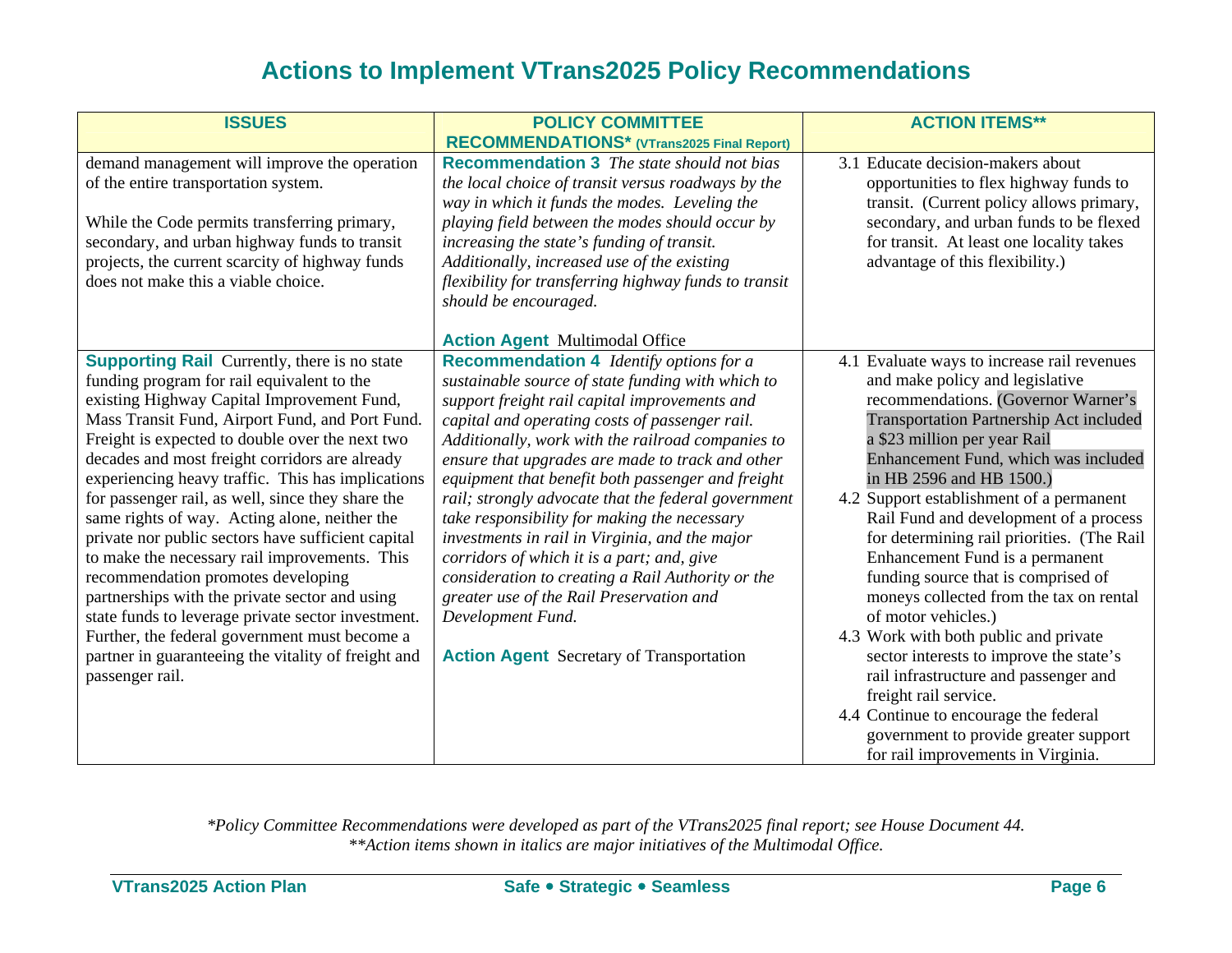| <b>ISSUES</b>                                      | <b>POLICY COMMITTEE</b>                            | <b>ACTION ITEMS**</b>                    |
|----------------------------------------------------|----------------------------------------------------|------------------------------------------|
|                                                    | RECOMMENDATIONS* (VTrans2025 Final Report)         |                                          |
| <b>Protecting Revenues</b> In the past,            | <b>Recommendation 5</b> An appropriate             | 5.1 Evaluate impacts of various          |
| transportation revenues have been diverted to the  | mechanism, including the consideration of a        | mechanisms for protecting                |
| General Fund to support non-transportation         | constitutional amendment, should be found to       | transportation revenues. (Numerous       |
| functions during times of fiscal crisis. The       | require all funds in the Transportation Trust Fund | legislative initiatives to establish a   |
| VTrans2025 telephone survey found that             | and Highway Maintenance and Operating Fund to      | constitutional amendment to protect      |
| Virginians are willing to pay more for             | be expended on transportation projects and         | transportation revenues were introduced  |
| transportation facilities and services if they are | services and to prevent their being appropriated   | but failed to pass the 2005 General      |
| certain the funds will be used for transportation  | for non-transportation purposes.                   | Assembly. Governor Warner's              |
| improvements. Protection of transportation         |                                                    | <b>Transportation Partnership Act</b>    |
| revenues will be necessary to ensure that full     | <b>Action Agent</b> Secretary of Transportation    | effectively required the General Fund to |
| accountability and enduring trust is the hallmark  |                                                    | put back all Transportation Trust Fund   |
| of transportation planning and investment          |                                                    | revenues borrowed in 2002.)              |
| decisions throughout the Commonwealth.             |                                                    |                                          |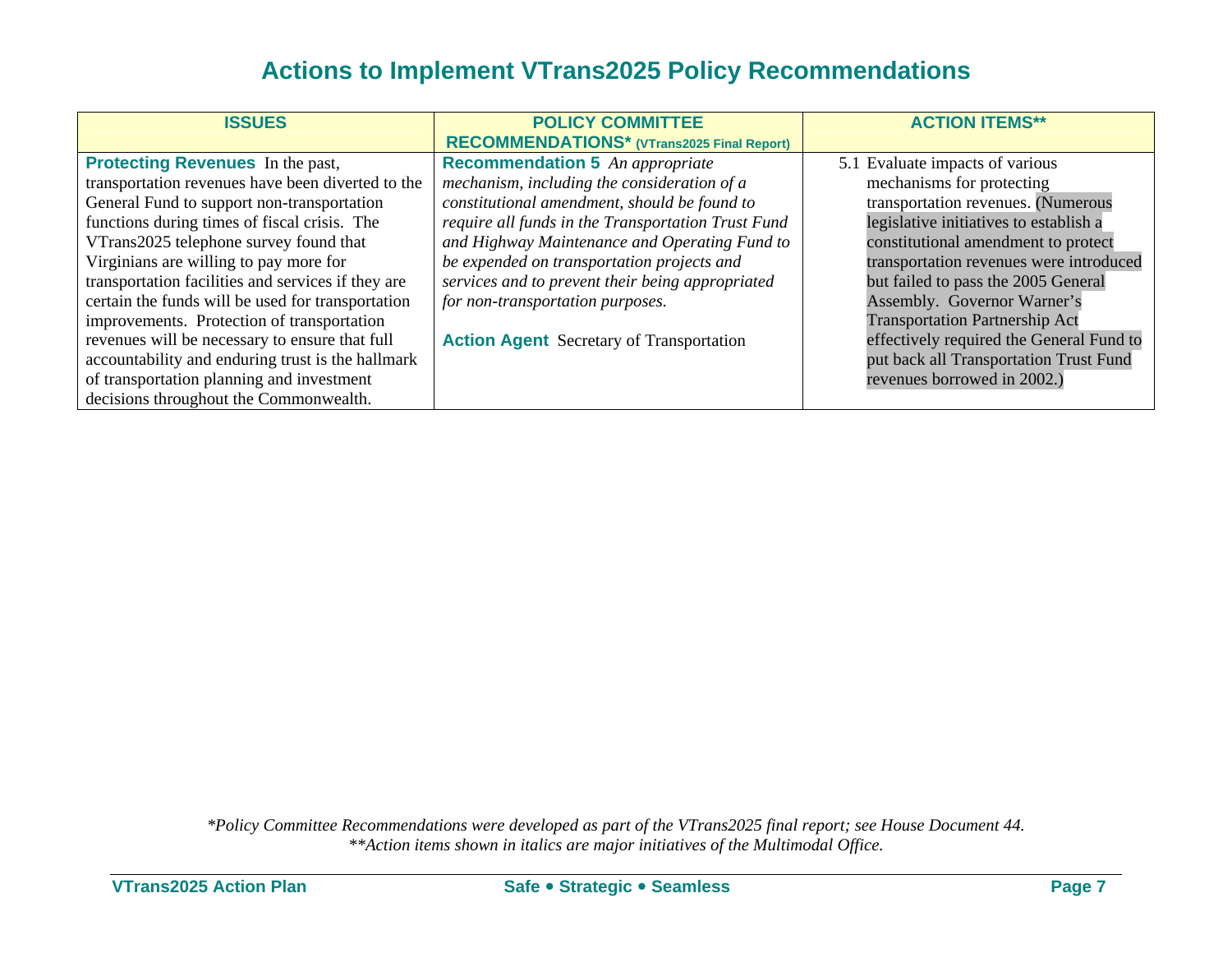| <b>ISSUES</b>                                                                                                                                                                                                                                                                                                                                                                                                                                                                                                                                                                                                                                                                                                                                                                                                                                                                                                                                                                                                                                                      | <b>POLICY COMMITTEE</b>                                                                                                                                                                                                                                                                                                                                                        | <b>ACTION ITEMS**</b>                                                                                                                                                                                                                                                                                                                                                                                                                                                                                                                                                                                                                                                                                                                                                                                                             |
|--------------------------------------------------------------------------------------------------------------------------------------------------------------------------------------------------------------------------------------------------------------------------------------------------------------------------------------------------------------------------------------------------------------------------------------------------------------------------------------------------------------------------------------------------------------------------------------------------------------------------------------------------------------------------------------------------------------------------------------------------------------------------------------------------------------------------------------------------------------------------------------------------------------------------------------------------------------------------------------------------------------------------------------------------------------------|--------------------------------------------------------------------------------------------------------------------------------------------------------------------------------------------------------------------------------------------------------------------------------------------------------------------------------------------------------------------------------|-----------------------------------------------------------------------------------------------------------------------------------------------------------------------------------------------------------------------------------------------------------------------------------------------------------------------------------------------------------------------------------------------------------------------------------------------------------------------------------------------------------------------------------------------------------------------------------------------------------------------------------------------------------------------------------------------------------------------------------------------------------------------------------------------------------------------------------|
|                                                                                                                                                                                                                                                                                                                                                                                                                                                                                                                                                                                                                                                                                                                                                                                                                                                                                                                                                                                                                                                                    | <b>RECOMMENDATIONS*</b> (VTrans2025 Final Report)                                                                                                                                                                                                                                                                                                                              |                                                                                                                                                                                                                                                                                                                                                                                                                                                                                                                                                                                                                                                                                                                                                                                                                                   |
|                                                                                                                                                                                                                                                                                                                                                                                                                                                                                                                                                                                                                                                                                                                                                                                                                                                                                                                                                                                                                                                                    | <b>LAND USE</b>                                                                                                                                                                                                                                                                                                                                                                |                                                                                                                                                                                                                                                                                                                                                                                                                                                                                                                                                                                                                                                                                                                                                                                                                                   |
| <b>Coordinating Transportation and Land</b><br><b>Use Decisions</b> In Virginia, the state is<br>responsible for transportation and local<br>governments are responsible for land use and<br>zoning. Frequently there are inadequate<br>incentives for municipalities to cooperate with<br>one another and the state on transportation and<br>land use issues. There is a need to take voluntary<br>but cumulative steps toward improving<br>transportation and land use planning in the state.<br>Access management techniques provide a way to<br>manage access to transportation facilities,<br>typically highways. These techniques can help<br>increase public safety, extend the life of major<br>facilities, reduce congestion, support alternative<br>transportation modes, and improve the<br>appearance and quality of the built environment<br>while ensuring appropriate access to adjacent<br>businesses and other land uses. Managing access<br>to transportation facilities and services is one<br>way to preserve the operational integrity of the | <b>Recommendation 6</b> Strengthen local and<br>regional planning and enhance the role of the state<br>as a reliable and active partner in those planning<br>efforts. Expand state capabilities and the use of<br>pilot programs to identify and model impacts of<br>different types of development on transportation<br>and vice versa.<br>Action Agent VDOT, DRPT, DOAV, VPA | 6.1 Encourage modal agencies to continue<br>the use of pilot programs to evaluate the<br>land use impacts of transportation<br>alternatives.<br>6.2 Encourage modal agencies to use<br>federal and state resources to expand<br>capabilities for modeling impacts of<br>transportation and land use.<br>6.3 Encourage a dialogue between and<br>among modal agencies, local and<br>regional planners, and others to assist<br>with development of multimodal<br>transportation components in local<br>comprehensive plans.<br>6.4 Review practices employed by other<br>states to identify new opportunities to<br>integrate transportation and land use<br>planning and make appropriate<br>recommendations.<br>6.5 Work with federal transportation<br>partners to link transportation planning<br>and environmental processes. |
| transportation system while ensuring its<br>compatibility with adjacent land uses.                                                                                                                                                                                                                                                                                                                                                                                                                                                                                                                                                                                                                                                                                                                                                                                                                                                                                                                                                                                 | <b>Recommendation 7</b> Implement access<br>management policies that ensure greater<br>compatibility of land use and transportation<br>priorities.                                                                                                                                                                                                                             | 7.1 Encourage modal agencies to provide<br>incentives for local governments and<br>transportation providers to coordinate<br>transportation and land use planning.                                                                                                                                                                                                                                                                                                                                                                                                                                                                                                                                                                                                                                                                |
|                                                                                                                                                                                                                                                                                                                                                                                                                                                                                                                                                                                                                                                                                                                                                                                                                                                                                                                                                                                                                                                                    | <b>Action Agent Multimodal Office</b>                                                                                                                                                                                                                                                                                                                                          | 7.2 Encourage modal agencies to employ<br>measures that preserve the operational<br>integrity of existing infrastructure while<br>ensuring appropriate access to adjacent<br>land uses (e.g., access management<br>techniques).                                                                                                                                                                                                                                                                                                                                                                                                                                                                                                                                                                                                   |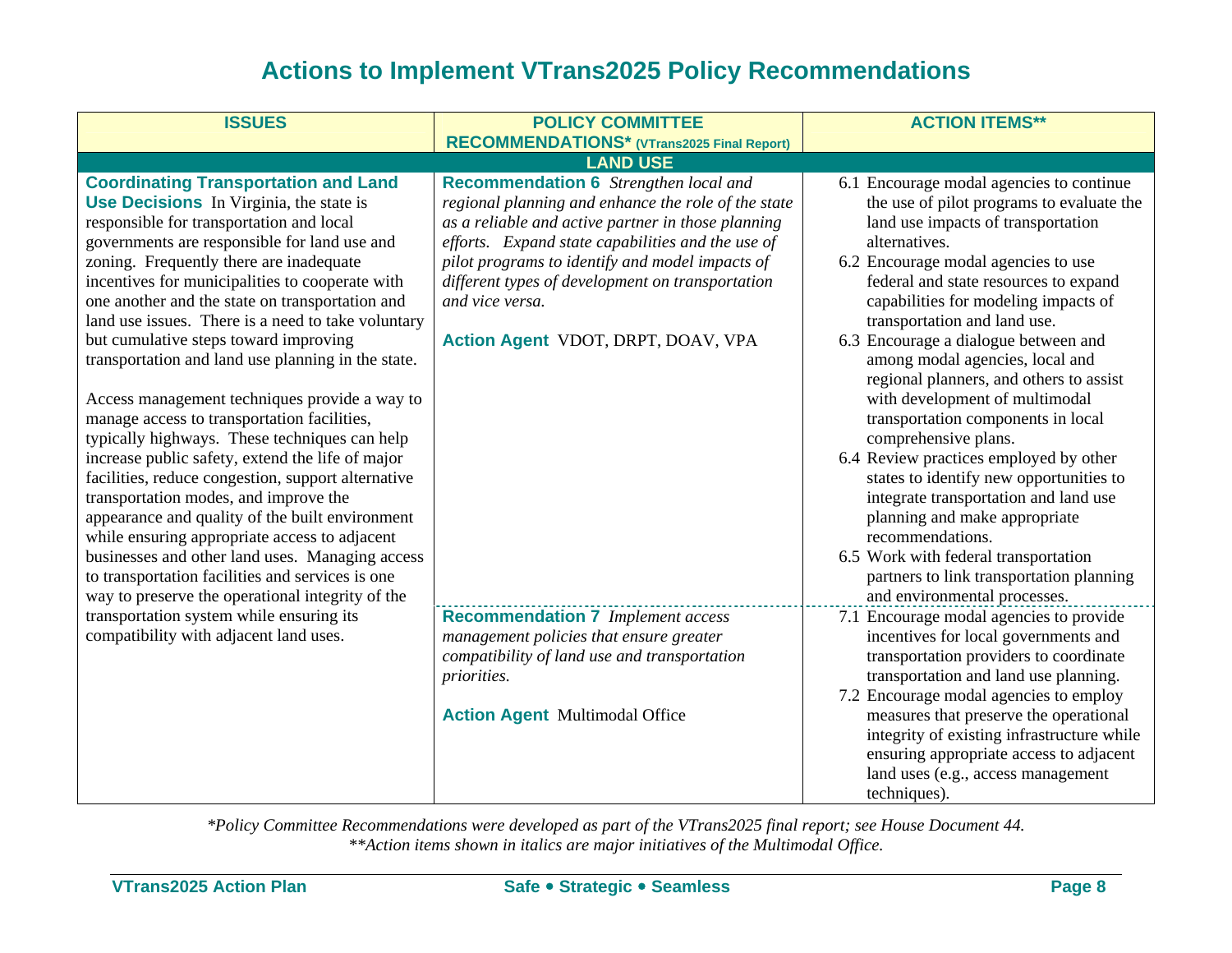| <b>ISSUES</b>                                     | <b>POLICY COMMITTEE</b>                              | <b>ACTION ITEMS**</b>                         |
|---------------------------------------------------|------------------------------------------------------|-----------------------------------------------|
|                                                   |                                                      |                                               |
|                                                   | <b>RECOMMENDATIONS*</b> (VTrans2025 Final Report)    |                                               |
| <b>Local Versus State Responsibilities</b>        | <b>Recommendation 8</b> To better align land use     | 8.1 Evaluate results and effectiveness of the |
| Currently, VDOT maintains all county roads        | and transportation decision-making, seriously        | Local Partnership Program (HB 1500            |
| (except for Henrico and Arlington) and provides   | consider restructuring the system for managing       | increases the local revenue sharing           |
| payments to cities and towns over 3,500 for       | local roads in order to give more authority to local | program by \$35 million and establishes       |
| maintenance of their local roads. The Local       | governments and make the system uniform for          | a \$40 million Local Partnership Fund to      |
| Partnership Program allows cities to take         | cities, towns, and counties. Any new                 | encourage local governments to manage         |
| responsibility for the construction program as    | administrative burdens that this might place on      | their own secondary and urban                 |
| well. Consideration should be given to more       | rural jurisdictions must be carefully weighed.       | transportation construction projects.         |
| closely aligning transportation and land use      |                                                      | Additionally, the Commonwealth                |
| planning by concentrating greater decision-       | <b>Action Agent</b> Secretary of Transportation      | Transportation Board has worked with          |
| making authority in the same level of             |                                                      | the metropolitan planning organizations       |
| government, with the state playing a coordinating |                                                      | in Metro-DC and Hampton Roads to              |
| role. A uniform method of managing local roads    |                                                      | review alternative land use scenarios.)       |
| in cities, towns, and counties should be          |                                                      | 8.2 Work with localities to evaluate the      |
| considered. The separation of responsibilities    |                                                      | impacts of restructuring the system for       |
| contributes to decisions that result in           |                                                      | managing local roads.                         |
| incompatible transportation infrastructure and    | <b>Recommendation 9</b> The General Assembly         | 9.1 Provide information as needed to          |
| land development patterns. No transportation      | should address the conflict that arises from the     | support efforts investigating the             |
| plan can completely resolve the fundamental       | separation of authority for transportation and land  | feasibility of options addressing the         |
| problem posed by the separation of                | use.                                                 | conflict.                                     |
| responsibilities for transportation and land use. |                                                      |                                               |
|                                                   | <b>Action Agent</b> Secretary of Transportation      |                                               |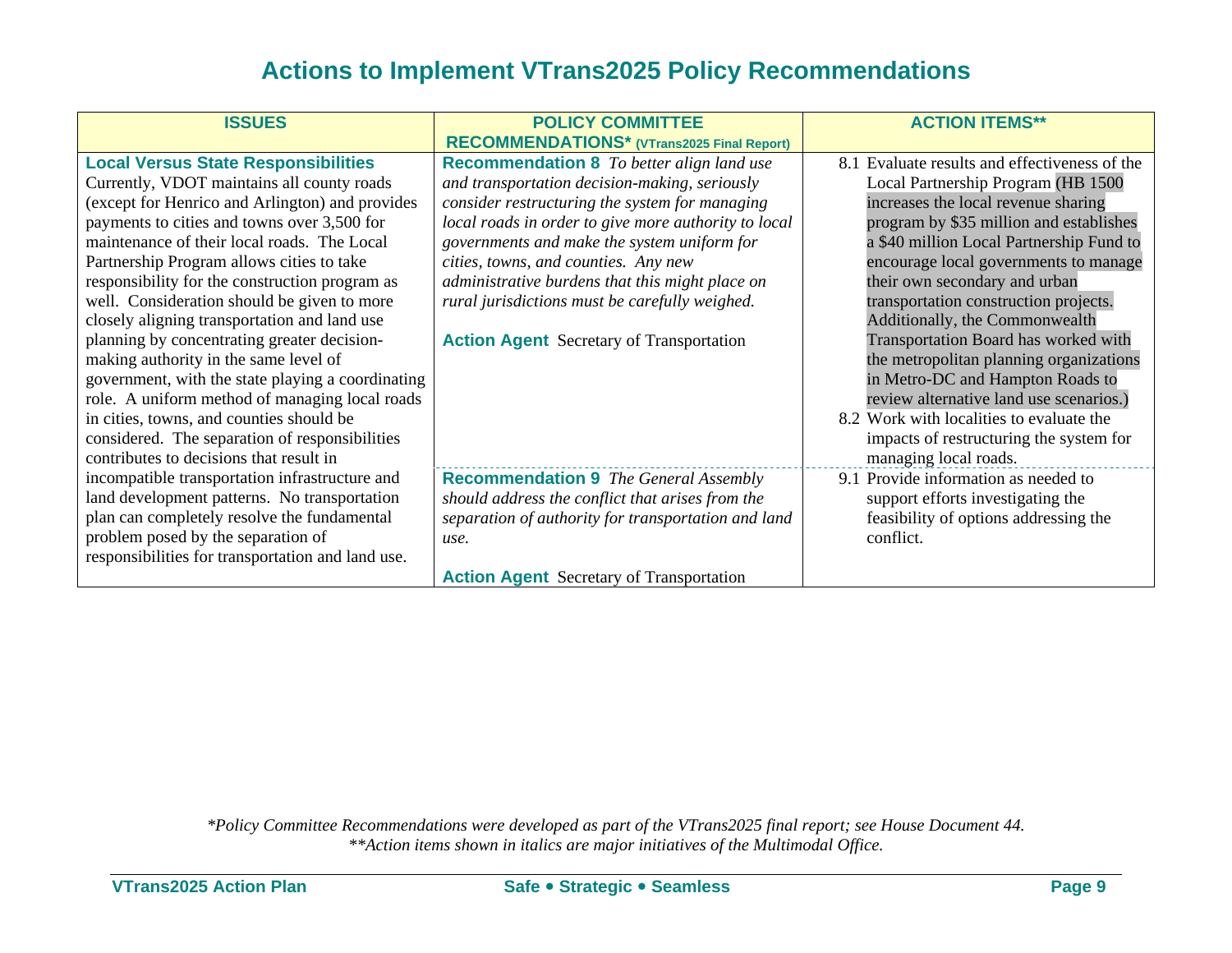| <b>ISSUES</b>                                                                                                                                                                                                                                                                                                                                                                                                                                                                                                                                                                                                                                                                                                                                                        | <b>POLICY COMMITTEE</b><br>RECOMMENDATIONS* (VTrans2025 Final Report)                                                                                                                 | <b>ACTION ITEMS**</b>                                                                                                                                                                                                                                                                                                                                                                                                                                                                                                                                                                                                                                                                                                                                                                                                                                                                                                                                                                                                     |
|----------------------------------------------------------------------------------------------------------------------------------------------------------------------------------------------------------------------------------------------------------------------------------------------------------------------------------------------------------------------------------------------------------------------------------------------------------------------------------------------------------------------------------------------------------------------------------------------------------------------------------------------------------------------------------------------------------------------------------------------------------------------|---------------------------------------------------------------------------------------------------------------------------------------------------------------------------------------|---------------------------------------------------------------------------------------------------------------------------------------------------------------------------------------------------------------------------------------------------------------------------------------------------------------------------------------------------------------------------------------------------------------------------------------------------------------------------------------------------------------------------------------------------------------------------------------------------------------------------------------------------------------------------------------------------------------------------------------------------------------------------------------------------------------------------------------------------------------------------------------------------------------------------------------------------------------------------------------------------------------------------|
|                                                                                                                                                                                                                                                                                                                                                                                                                                                                                                                                                                                                                                                                                                                                                                      | <b>CONNECTIVITY</b>                                                                                                                                                                   |                                                                                                                                                                                                                                                                                                                                                                                                                                                                                                                                                                                                                                                                                                                                                                                                                                                                                                                                                                                                                           |
| <b>Connectivity</b> Virginia is strategically located<br>within a day's drive of one-half of the nation's<br>population and is an integral part of the global<br>economy. Every day brings significant<br>movements of people, freight, services, and<br>information to and from Virginia, connecting the<br>Commonwealth with the rest of the nation.<br>These connections boost the Commonwealth's<br>economy and quality of life and provide people<br>and goods with greater access to destinations<br>within and outside of their communities.<br>Ensuring a balanced, coordinated, and well-<br>designed transportation system that allows both<br>people and goods to move safely and efficiently<br>is vital to boosting the economy and quality of<br>life. | <b>Recommendation 10</b> Projects that connect<br>travel modes will receive increased consideration<br>in modal plans and funding decisions.<br><b>Action Agent Multimodal Office</b> | 10.1 Encourage modal agencies to<br>incorporate connectivity into modal<br>project prioritization processes.<br>10.2 Develop an inventory of the state's<br>intermodal facilities, assessing their<br>condition and identifying current and<br>future bottlenecks.<br>10.3 Conduct a statewide freight study to<br>identify freight-related infrastructure,<br>forecast traffic to identify future needs,<br>and provide recommendations for<br>state planning and programming<br><i>policies.</i><br>10.4 Establish appropriate statewide<br>policies and procedures for planning,<br>building, operating, maintaining and<br>sustaining the high occupancy vehicle<br>systems in the Commonwealth to<br>ensure their maximum and efficient<br>utilization.<br>10.5 Work with localities to encourage<br>development of distribution centers<br>and inland ports with appropriate<br>transportation access.<br>10.6 Encourage development of long-range<br>multimodal transportation plans in<br>non-metropolitan areas. |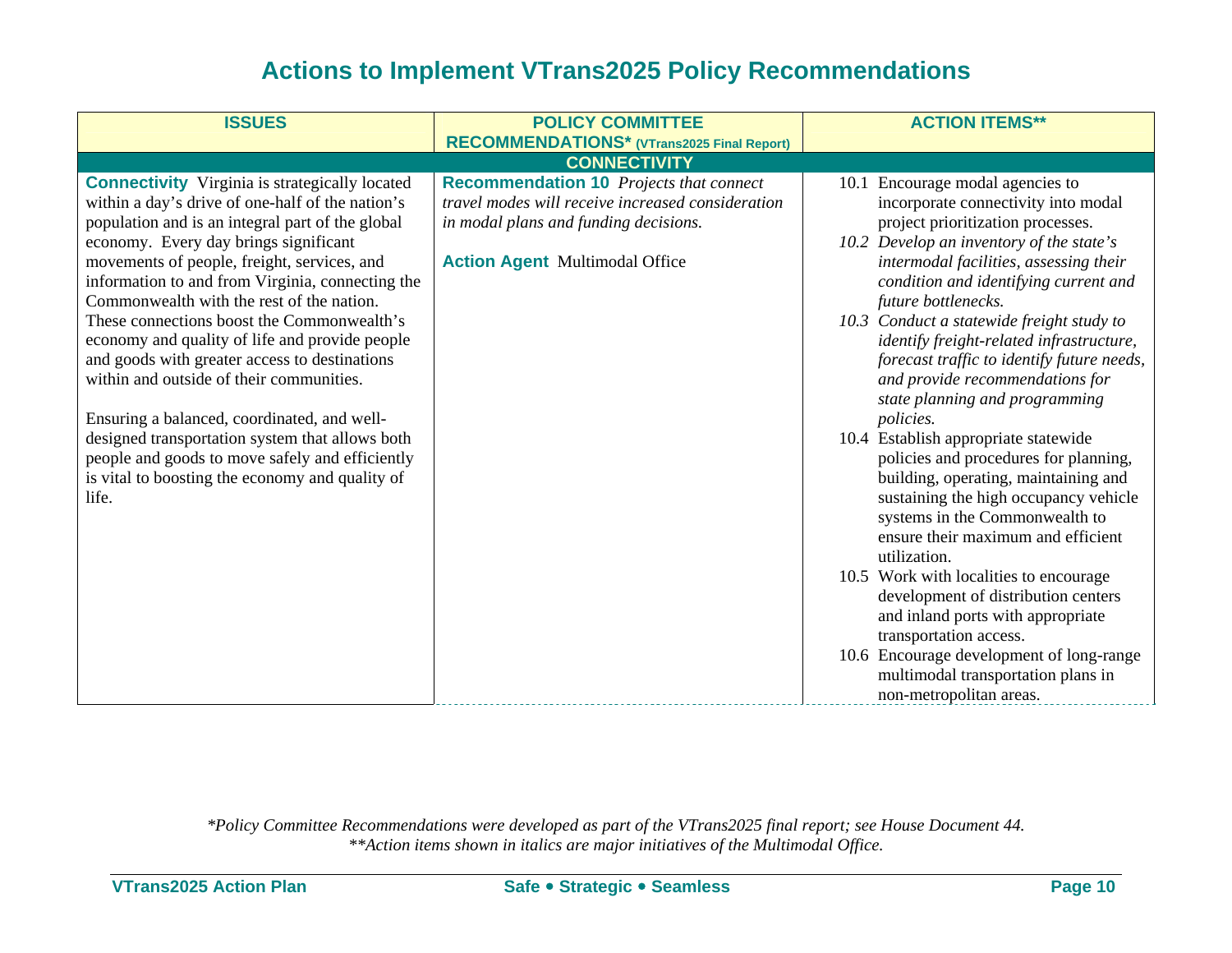| <b>ISSUES</b> | <b>POLICY COMMITTEE</b>                                                                                                                                                                                                                                                                        | <b>ACTION ITEMS**</b>                                                                                                                                                                                                                                                                                                                                                                                  |
|---------------|------------------------------------------------------------------------------------------------------------------------------------------------------------------------------------------------------------------------------------------------------------------------------------------------|--------------------------------------------------------------------------------------------------------------------------------------------------------------------------------------------------------------------------------------------------------------------------------------------------------------------------------------------------------------------------------------------------------|
|               | RECOMMENDATIONS* (VTrans2025 Final Report)                                                                                                                                                                                                                                                     |                                                                                                                                                                                                                                                                                                                                                                                                        |
|               | Recommendation 11 Transit, pedestrian, bike<br>and rail-friendly design features will be<br>incorporated, as appropriate, whenever there is a<br>major reconstruction or new construction.<br><b>Action Agent Multimodal Office</b>                                                            | 11.1 Evaluate the effectiveness of the<br>Bicycle and Pedestrian Policy and<br>create a parallel policy for the<br><b>Commonwealth Transportation Board</b><br>to incorporate, as appropriate, transit<br>and rail-friendly features. (The<br>Secretary of Transportation and<br>VDOT have initiated this evaluation.)                                                                                 |
|               | <b>Recommendation 12</b> Virginia must take a<br>leadership role in working with other states to<br>ensure connectivity of interstate corridors, such as<br>the Heartland Corridor and Interstate 81.<br><b>Action Agent</b> Multimodal Office, Agency<br><b>Directors</b>                     | 12.1 Identify existing multi-state coalitions<br>and where others are needed. Take an<br>active role in these coalitions to<br>promote connectivity of Virginia's<br>transportation system to other states.<br>(SB 778 and HJR 709 passed by the<br>2005 General Assembly provide for<br>the establishment of the Interstate 81<br><b>Corridor Multi-State Transportation</b><br>Planning Initiative.) |
|               | <b>Recommendation 13</b> Significantly increase<br>investment in advanced technologies and demand<br>management strategies that maximize the<br>efficiency of the existing transportation system and<br>improve travel by managing the system better.<br><b>Action Agent Multimodal Office</b> | 13.1 Evaluate the effectiveness of advanced<br>technologies, demand management,<br>and transportation operations and<br>measure performance.<br>13.2 Encourage modal agencies to<br>incorporate transportation demand<br>management and operations into the<br>transportation planning process, as<br>appropriate, and coordinate efforts<br>across modes.                                             |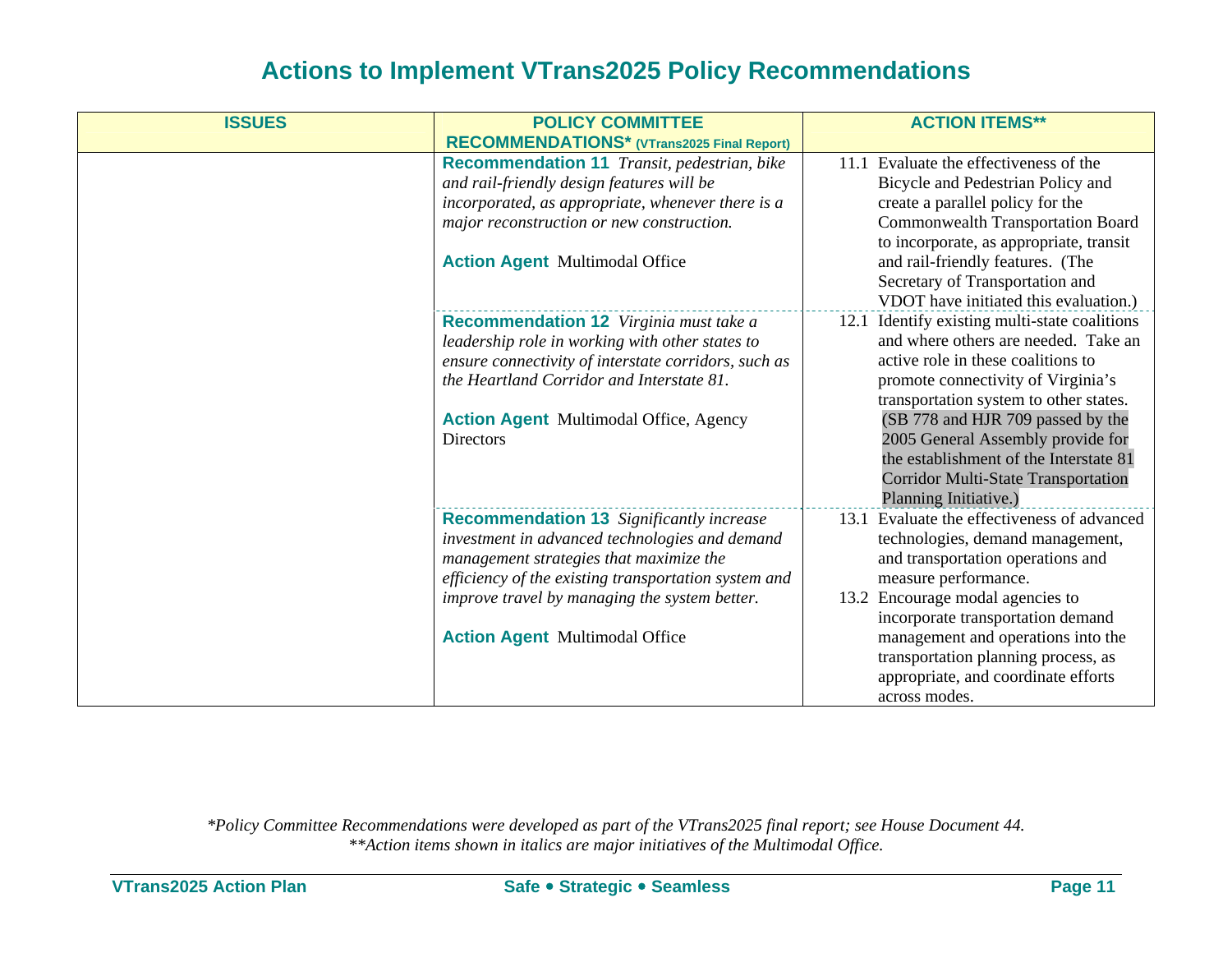| <b>ISSUES</b>                                                                                                                                                                                                                                                                                                                                                                                                                                                                                                                                                                                                                                                                                                | <b>POLICY COMMITTEE</b>                                                                                                                                                                                                                                                                                                                                                                            | <b>ACTION ITEMS**</b>                                                                                                                                                                                                                                                                                                                                                                                                                                                                                                                                                                                                                                                                                                                                                      |
|--------------------------------------------------------------------------------------------------------------------------------------------------------------------------------------------------------------------------------------------------------------------------------------------------------------------------------------------------------------------------------------------------------------------------------------------------------------------------------------------------------------------------------------------------------------------------------------------------------------------------------------------------------------------------------------------------------------|----------------------------------------------------------------------------------------------------------------------------------------------------------------------------------------------------------------------------------------------------------------------------------------------------------------------------------------------------------------------------------------------------|----------------------------------------------------------------------------------------------------------------------------------------------------------------------------------------------------------------------------------------------------------------------------------------------------------------------------------------------------------------------------------------------------------------------------------------------------------------------------------------------------------------------------------------------------------------------------------------------------------------------------------------------------------------------------------------------------------------------------------------------------------------------------|
|                                                                                                                                                                                                                                                                                                                                                                                                                                                                                                                                                                                                                                                                                                              | RECOMMENDATIONS* (VTrans2025 Final Report)                                                                                                                                                                                                                                                                                                                                                         |                                                                                                                                                                                                                                                                                                                                                                                                                                                                                                                                                                                                                                                                                                                                                                            |
|                                                                                                                                                                                                                                                                                                                                                                                                                                                                                                                                                                                                                                                                                                              | <b>PRIORITY SETTING</b>                                                                                                                                                                                                                                                                                                                                                                            |                                                                                                                                                                                                                                                                                                                                                                                                                                                                                                                                                                                                                                                                                                                                                                            |
| <b>Setting Priorities</b> Use of objective criteria for<br>establishing priorities increases accountability<br>and relates transportation investments to system<br>performance. It also makes the process more<br>transparent and more easily communicated to the<br>public. Use of objective criteria to establish<br>priorities informs decision-makers and facilitates<br>spending funds on projects that will achieve the<br>greatest system benefit.                                                                                                                                                                                                                                                    | <b>Recommendation 14</b> Establish objective<br>criteria for all modes in order to measure and<br>compare the merits of proposed projects and to<br>make more informed investment decisions.<br>Action Agent Multimodal Office (14.1); VDOT,<br>DRPT, DOAV, VPA (14.2 and 14.3)                                                                                                                    | 14.1 Work with modal agencies to develop<br>and implement prioritization systems<br>that reflect the VTrans2025 vision and<br>goals (e.g., highways, highway funds<br>flexed to transit, rail, and aviation).<br>14.2 Develop performance measures for<br>intermodal projects.<br>14.3 Continue development of multimodal<br>performance measures and identify                                                                                                                                                                                                                                                                                                                                                                                                             |
| <b>Decision-Making Framework The MIN</b><br>(now called statewide multimodal corridor)<br>approach to planning involves considering<br>statewide multimodal corridors both as a concept<br>- improving multimodal linkages, and as a<br>process – describing how the state identifies<br>multimodal solutions and works with its planning<br>partners to craft and implement multimodal<br>solutions. While this new approach promises to<br>provide a useful framework for multimodal<br>transportation planning, further development is<br>necessary. The state must continue to work with<br>its local, regional, and agency planning partners<br>to refine and test both the concept and the<br>process. | <b>Recommendation 15</b> Continue development of<br>the Multimodal Investment Network (MIN)<br>approach as a framework for planning and<br>prioritizing multimodal projects at the state level,<br>giving particular attention to how this new<br>approach to planning can assist in allocating<br>scarce transportation dollars.<br><b>Action Agent</b> VTrans2025 Technical Support<br>Committee | data sources and availability.<br>Define a process for MIN<br>15.1<br>identification and assessment.<br>(The MIN concept continues to<br>evolve and has been redefined as<br>statewide multimodal corridors.)<br>15.2 Work with regional planning partners<br>to establish a coordination process.<br>15.3 Establish a mechanism for giving<br>priority to statewide multimodal<br>corridor components in modal agency<br>prioritization systems.<br>15.4 Work with regional planning partners<br>and modal agencies to evaluate the<br>benefits of prioritizing statewide<br>multimodal corridor components.<br>15.5 Develop a process for evaluating<br>alternative transportation modes<br>and/or mode substitutability in<br>development of modal long-range<br>plans. |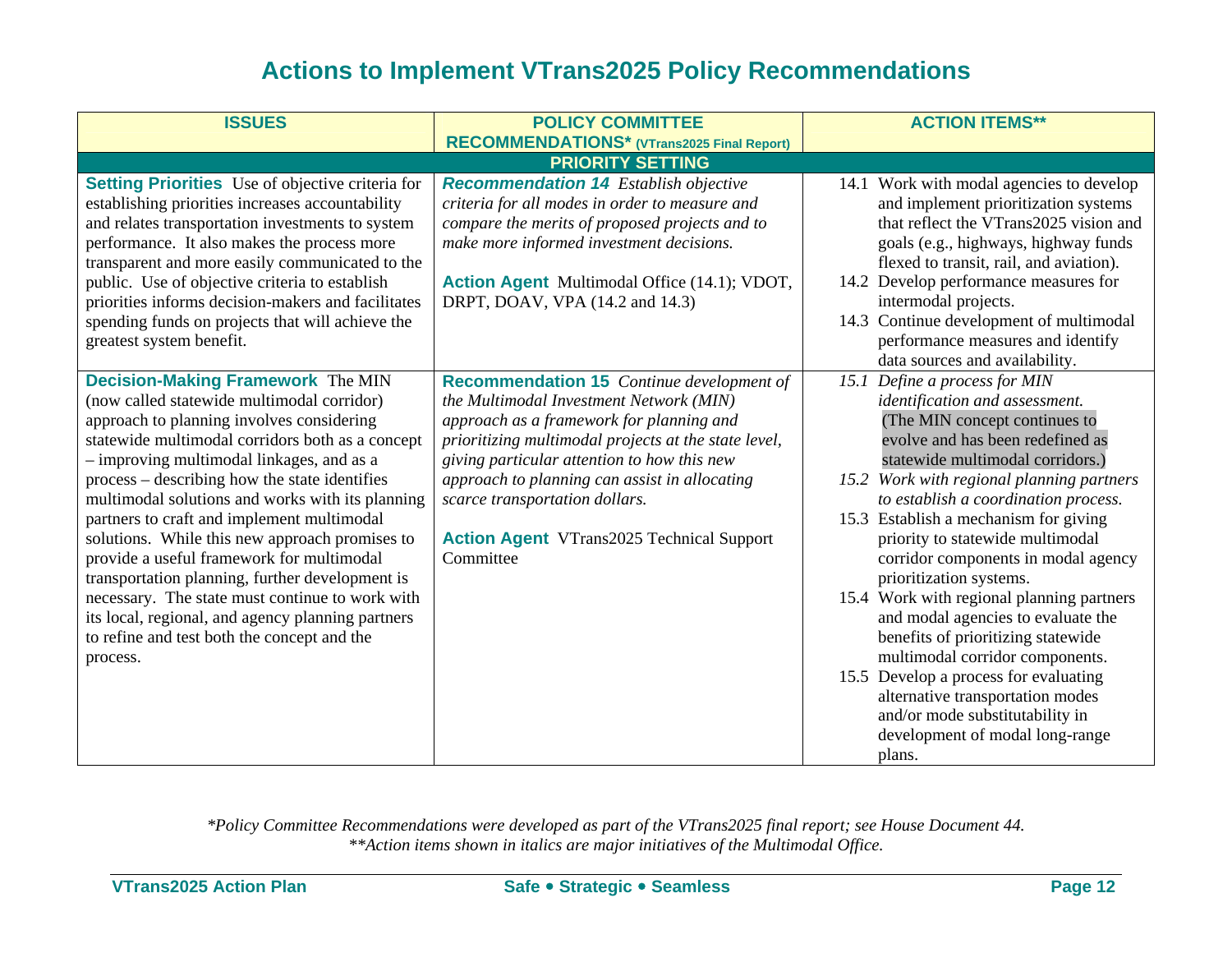| <b>ISSUES</b>                                       | <b>POLICY COMMITTEE</b>                            | <b>ACTION ITEMS**</b>                       |
|-----------------------------------------------------|----------------------------------------------------|---------------------------------------------|
|                                                     | <b>RECOMMENDATIONS*</b> (VTrans2025 Final Report)  |                                             |
|                                                     | <b>SUSTAINING THE VTRANS2025 VISION</b>            |                                             |
| <b>Sustaining the VTrans2025 Vision</b>             | <b>Recommendation 16</b> Continue to provide       | 16.1 Employ techniques to maintain          |
| Improving multimodal transportation planning in     | increased opportunities for public and stakeholder | communication and encourage                 |
| Virginia will require a sustained commitment.       | involvement and ensure transparency in             | feedback with stakeholders (e.g., web       |
| Beginning with the establishment by law of the      | transportation decision-making.                    | page, newsletter).                          |
| Intermodal Office and the assignment of the         |                                                    | 16.2 Work with regional planning partners   |
| responsibility for intermodal planning to a         | <b>Action Agent</b> VTrans2025 Technical Support   | to identify opportunities to increase       |
| Deputy Secretary, Virginia continues to promote     | Committee                                          | coordination.                               |
| multimodal transportation planning in the state.    |                                                    | 16.3 Develop a Performance Report to        |
| Continuing the VTrans2025 Technical Support         |                                                    | identify multimodal performance             |
| Committee will facilitate multimodal                |                                                    | measures and data sources and               |
| coordination and communication among the            |                                                    | evaluate the performance of the entire      |
| transportation modes. Developing an action plan     |                                                    | transportation system.                      |
| to implement the specific recommendations           |                                                    | 16.4 Encourage regional planning agencies   |
| identified in VTrans2025 will ensure that the       |                                                    | to consider both passenger and freight      |
| progress made during its development is not lost.   |                                                    | needs and include representatives from      |
| Further, reviewing the Multimodal Office to         |                                                    | all modes in the planning process.          |
| ensure that it is appropriately organized, staffed, |                                                    | 16.5 Conduct a peer review to identify      |
| and funded will ensure establishment of an          |                                                    | planning practices and outreach             |
| effective champion at the Secretariat level to      |                                                    | methods that may benefit the                |
| promote intermodal planning.                        |                                                    | Commonwealth.                               |
|                                                     | <b>Recommendation 17</b> Each of the directors of  | 17.1 Develop a charter for execution by the |
| It is also important to be accountable to the many  | the Department of Rail and Public Transportation,  | Secretary of Transportation, the            |
| Virginians who shared with us their vision of       | the Department of Aviation, and the Virginia Port  | Department of Transportation, the           |
| Virginia's future transportation system. Keeping    | Authority, and the Commissioner of the             | Port Authority, the Department of Rail      |
| the dialogue open with the public and other         | Department of Transportation must take             | and Public Transportation, and the          |
| stakeholders will ensure that the plan continues    | responsibility for continuing the statewide        | Department of Aviation, that will           |
| to reflect the varied needs of Virginia's diverse   | multimodal planning effort and dedicate staff and  | establish multimodal planning across        |
| communities and regions.                            | resources to accomplish it.                        | the agencies. (A charter has been           |
|                                                     |                                                    | developed for consideration by the          |
|                                                     | <b>Action Agent</b> VTrans2025 Technical Support   | Secretary and agency heads.)                |
|                                                     | Committee                                          |                                             |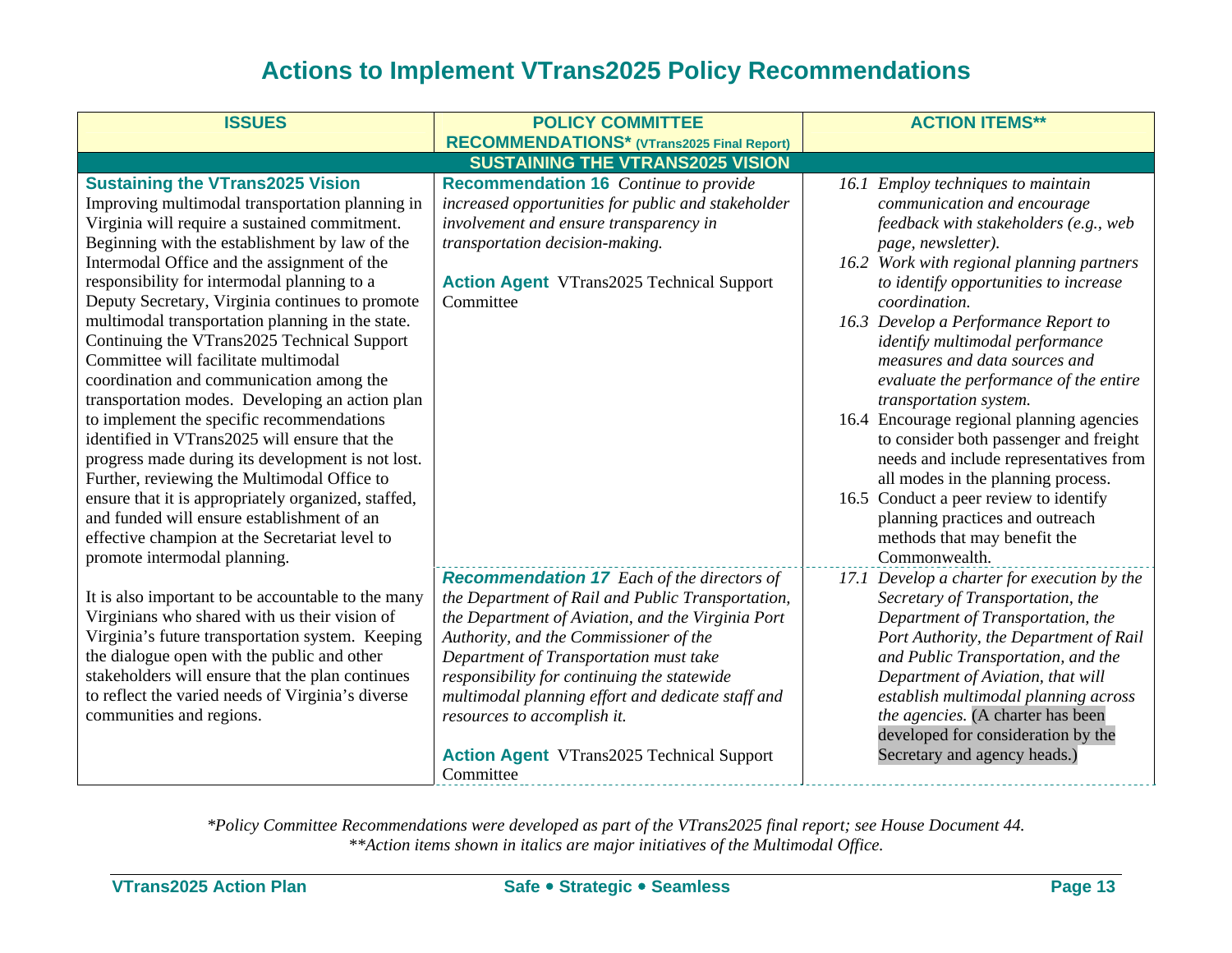| <b>ISSUES</b> | <b>POLICY COMMITTEE</b>                                                                                                                                                                                                                                                                                          | <b>ACTION ITEMS**</b>                                                                                                                                                                                                                                                                                  |
|---------------|------------------------------------------------------------------------------------------------------------------------------------------------------------------------------------------------------------------------------------------------------------------------------------------------------------------|--------------------------------------------------------------------------------------------------------------------------------------------------------------------------------------------------------------------------------------------------------------------------------------------------------|
|               | RECOMMENDATIONS* (VTrans2025 Final Report)                                                                                                                                                                                                                                                                       |                                                                                                                                                                                                                                                                                                        |
|               | <b>Recommendation 18</b> Review organizational<br>alignment, staffing, and funding levels for the<br>Multimodal Office and make recommendations to<br>enhance the effectiveness and further<br>institutionalize intermodal and freight planning in<br>the Commonwealth.<br><b>Action Agent Multimodal Office</b> | 18.1 Reassess the composition and role of<br>the Multimodal Office. (A charter<br>creating a Multimodal Office within<br>VDOT has been signed by the<br>Secretary of Transportation and the<br><b>VDOT Commissioner.)</b><br>18.2 Establish a Freight Advisory<br>Committee to facilitate coordination |
|               |                                                                                                                                                                                                                                                                                                                  | between private and public interests<br>on freight issues and to provide a<br>forum for discussion of freight<br>improvement initiatives.                                                                                                                                                              |
|               | <b>Recommendation 19</b> Develop an<br>administrative action plan to implement<br>VTrans2025 objectives and recommendations.<br><b>Action Agent</b> VTrans2025 Technical Support<br>Committee                                                                                                                    | 19.1 Develop an Action Plan with specific<br>action items to be undertaken to<br>implement the recommendations<br>identified in the VTrans2025 Final<br>Report and further institutionalize<br>multimodal planning in Virginia.<br>(This Action Plan fulfills this Action<br>Item.)                    |
|               |                                                                                                                                                                                                                                                                                                                  | 19.2 Develop a periodic Progress Report to<br>the Virginia General Assembly and<br>Governor (the first one by December<br>2005) that reports the status of the<br>action items identified in the Action<br>Plan.<br>(This item is required by HB 1500)<br>Item 469.)                                   |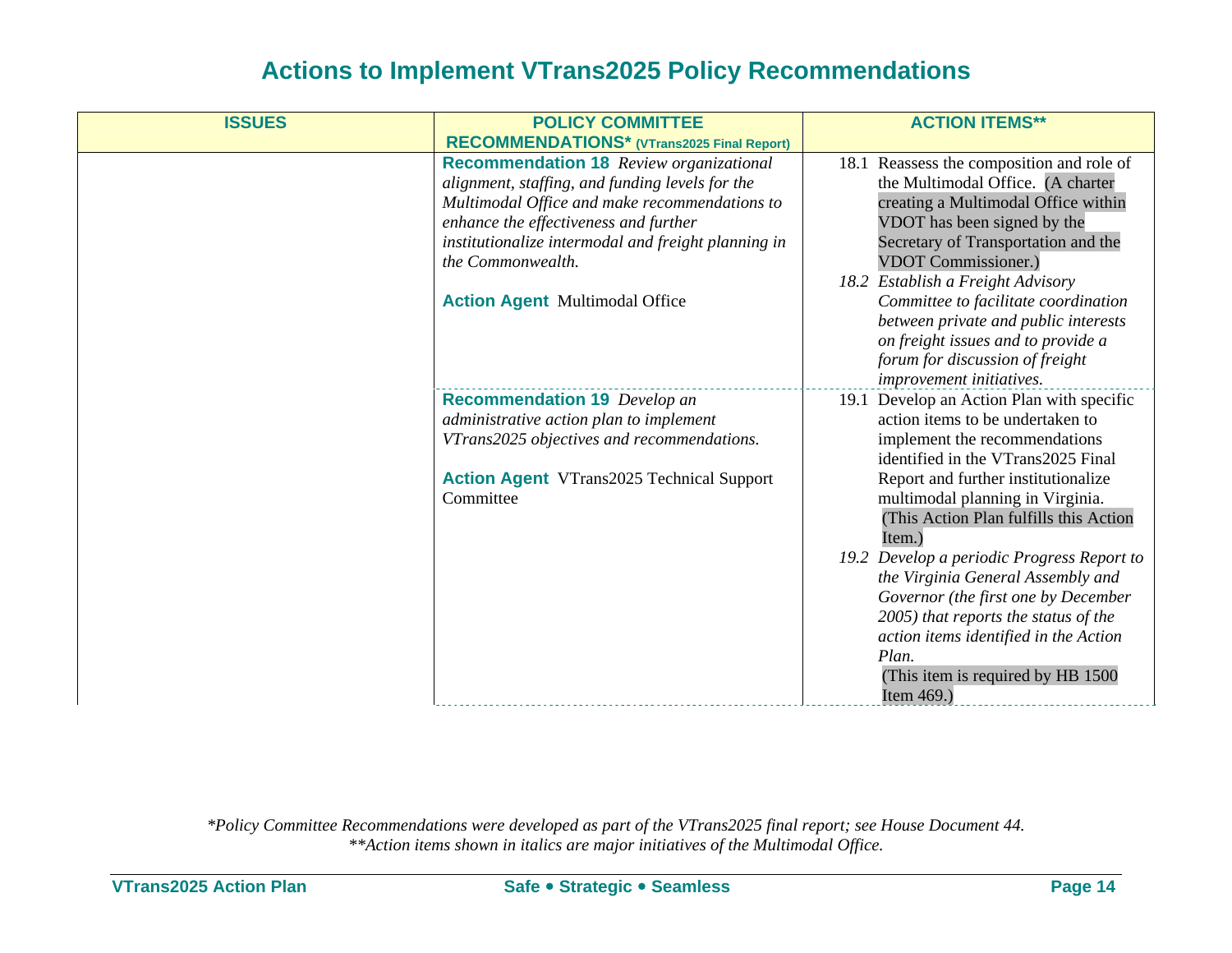| <b>ISSUES</b> | <b>POLICY COMMITTEE</b>                            | <b>ACTION ITEMS**</b>                        |
|---------------|----------------------------------------------------|----------------------------------------------|
|               | RECOMMENDATIONS* (VTrans2025 Final Report)         |                                              |
|               | <b>Recommendation 20</b> Continue the              | 20.1 Evaluate composition of the             |
|               | VTrans2025 Technical Support Committee to          | VTrans2025 Technical Support                 |
|               | provide staff coordination.                        | Committee and make                           |
|               |                                                    | recommendations to ensure                    |
|               | <b>Action Agent Multimodal Office</b>              | appropriate representation.                  |
|               |                                                    | 20.2 Institutionalize and elevate the status |
|               |                                                    | of the Technical Support Committee           |
|               |                                                    | by making membership a Secretarial           |
|               |                                                    | appointment.                                 |
|               |                                                    | 20.3 Use the VTrans2025 Technical            |
|               |                                                    | Support Committee as a forum to              |
|               |                                                    | discuss multimodal issues, develop           |
|               |                                                    | updates to the statewide multimodal          |
|               |                                                    | plan, and make policy                        |
|               |                                                    | recommendations to promote                   |
|               |                                                    | multimodal planning.                         |
|               | <b>Recommendation 21</b> Establish a Commission    | 21.1 Provide staff and support to any        |
|               | to make specific recommendations on how to meet    | Commission established pursuant to           |
|               | the Commonwealth's long-term transportation        | this recommendation. (Several                |
|               | funding needs and address other legislative issues | legislative initiatives to create a          |
|               | identified in the VTrans2025 final report.         | transportation study commission were         |
|               |                                                    | proposed by General Assembly                 |
|               | <b>Action Agent</b> Secretary of Transportation    | members but failed to pass. The              |
|               |                                                    | Senate, and possibly the House, will         |
|               |                                                    | be conducting transportation studies         |
|               |                                                    | this summer.)                                |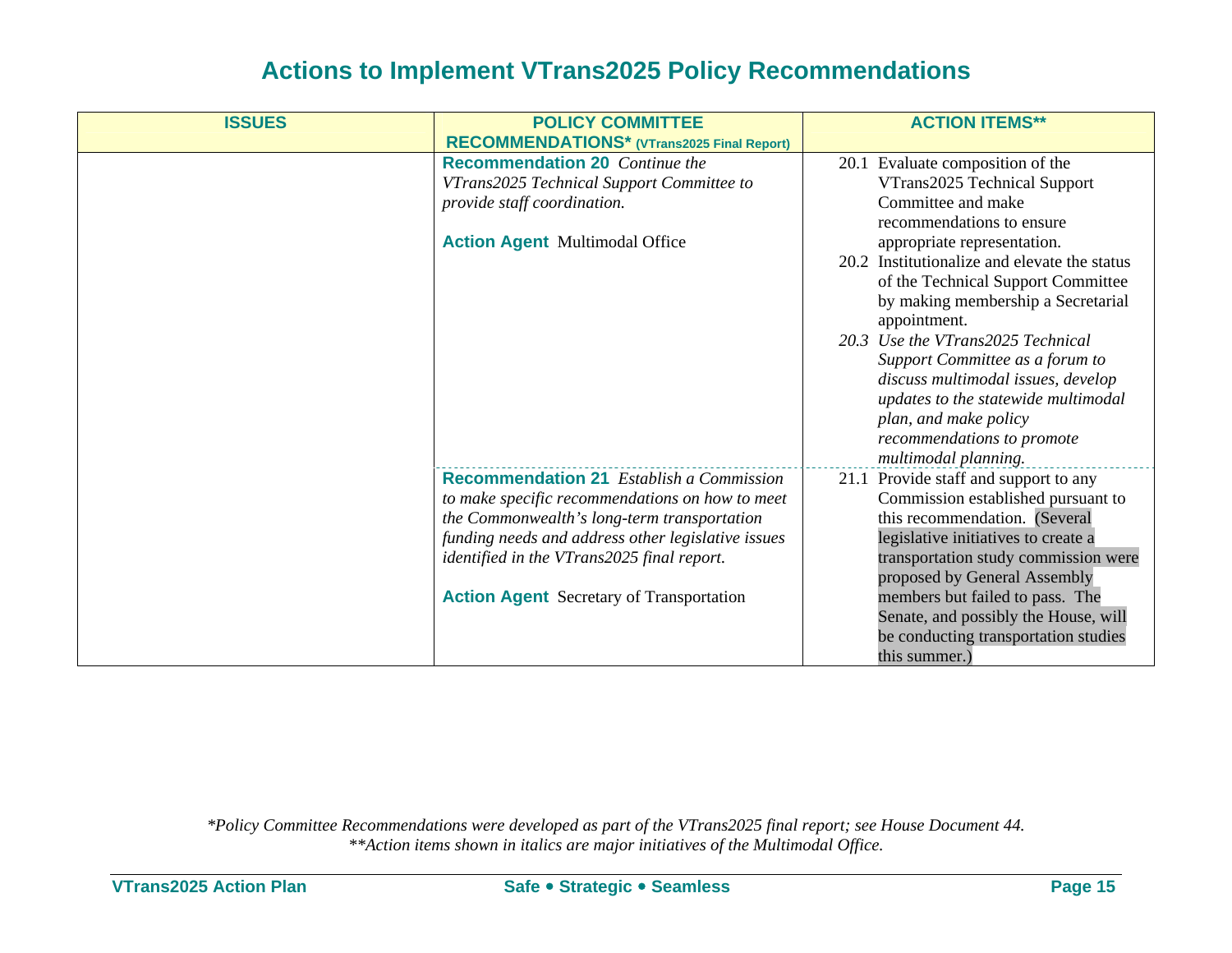| <u>Cammany of Action Romo by Action Agont</u> |                                        |  |  |
|-----------------------------------------------|----------------------------------------|--|--|
| <b>ACTION AGENT</b>                           | <b>ACTION ITEMS ASSIGNED</b>           |  |  |
| Secretary of Transportation                   | $1.1, 2.1, 4.1 - 4.4, 5.1, 8.1 - 8.2,$ |  |  |
|                                               | 9.1, 21.1                              |  |  |
| Multimodal Office                             | 3.1, 7.1-7.2, 10.1-10.6, 11.1,         |  |  |
|                                               | 12.1, 13.1-13.2, 14.1, 18.1-18.2,      |  |  |

VDOT Commissioner 6.1-6.5, 12.1, 14.2-14.3 DRPT Director 6.1-6.5, 12.1, 14.2-14.3 DOAV Director 6.1-6.5, 12.1, 14.2-14.3 VPA Executive Director 6.1-6.5, 12.1, 14.2-14.3

VTrans2025 Technical Support

Committee

20.1-20.3

19.1-19.2

15.1-15.5, 16.1-16.5, 17.1,

### **Summary of Action Items by Action Agent**